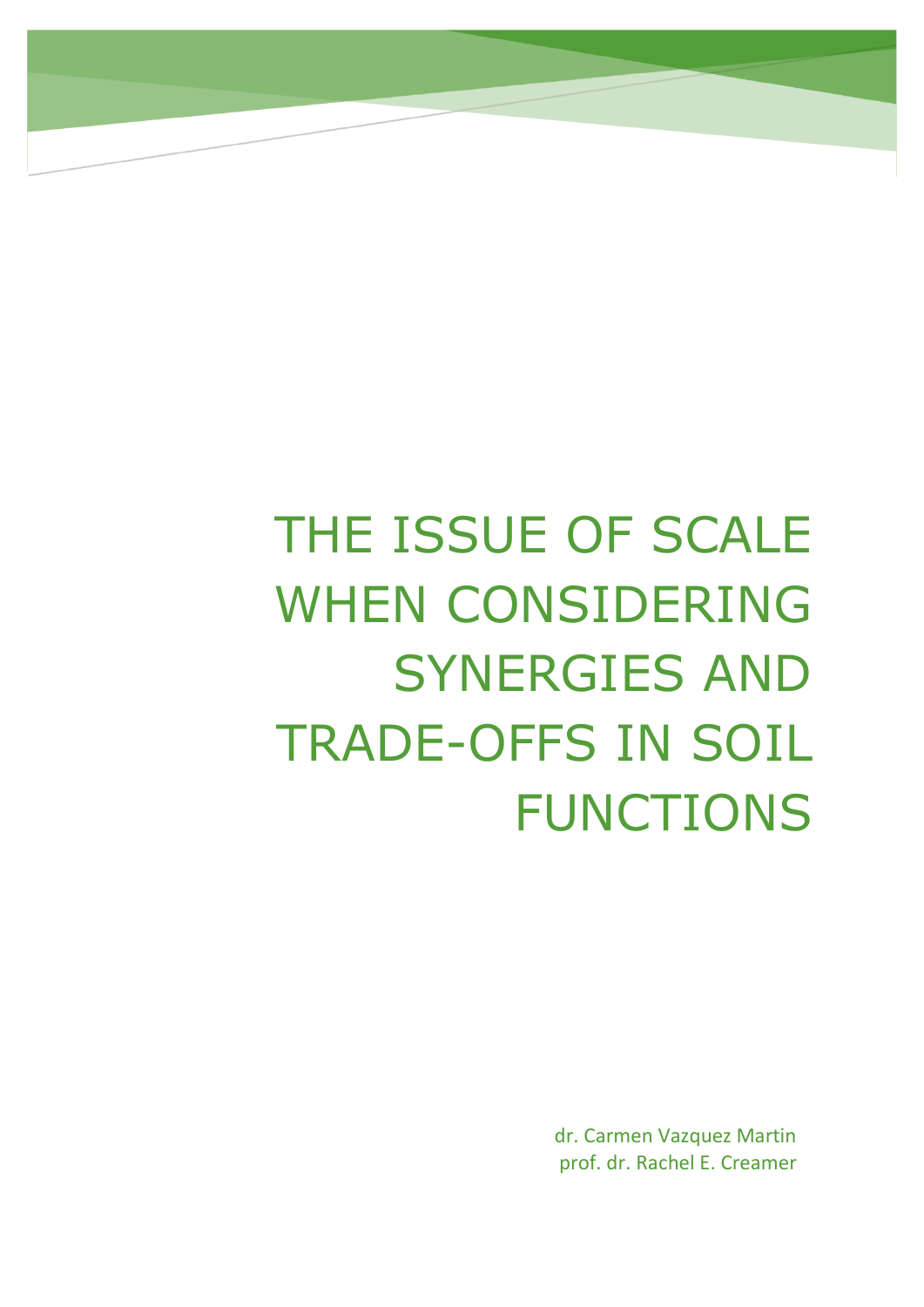# 1. Introduction

Food production is closely associated with environmental problems such as biodiversity loss, eutrophication, compaction or erosion (Tilman *et al.*, 2001). Governmental and international environmental goals with regard to food security and sustainability require choices regarding land use that promote the first without compromising the latter. As a result, land managers are continuously challenged to maintain or even increase primary productivity while simultaneously decreasing externalities. To aid in this, farmers, scientists, advisory agencies, policy makers and other stakeholders are trying to come up with viable strategies and frameworks to reduce the negative impacts of farming (Garibaldi *et al.*, 2017). One such framework, functional land management, was introduced by Schulte et al. (2014) and puts soils at the forefront of this issue. Soils are the basis of agricultural yield, but they also provide multiple other ecosystem services (or soil functions) that are of great importance to society (Hurni *et al.*, 2015; Bommarco *et al.*, 2018). The functional land management framework highlights five main soil functions of agricultural soils: primary productivity, nutrient cycling, water regulation and purification, climate mitigation and biodiversity and habitat provision (Schulte *et al.*, 2014; Schröder *et al.*, 2016; Sandén *et al.*, 2019; Van de Broek *et al.*, 2019b; van Leeuwen *et al.*, 2019). The delivery of each of these functions depends on the characteristics of the soil, the environmental constraints in the landscape (such as the climate and orography) and the management that is imposed on the system (Coyle *et al.*, 2016). Agricultural soils can provide more than one of these functions simultaneously, but rarely deliver all five functions (Zwetsloot et al., 2020). Sustainability at the landscape level can be achieved if individual fields provide a variety of functions (Fig.1) (Schulte *et al.*, 2015).



**Figure 1**. Multifunctional land management aims to shift the focus on primary productivity to the delivery of several soil functions simultaneously at several levels (Schulte et al. 2014).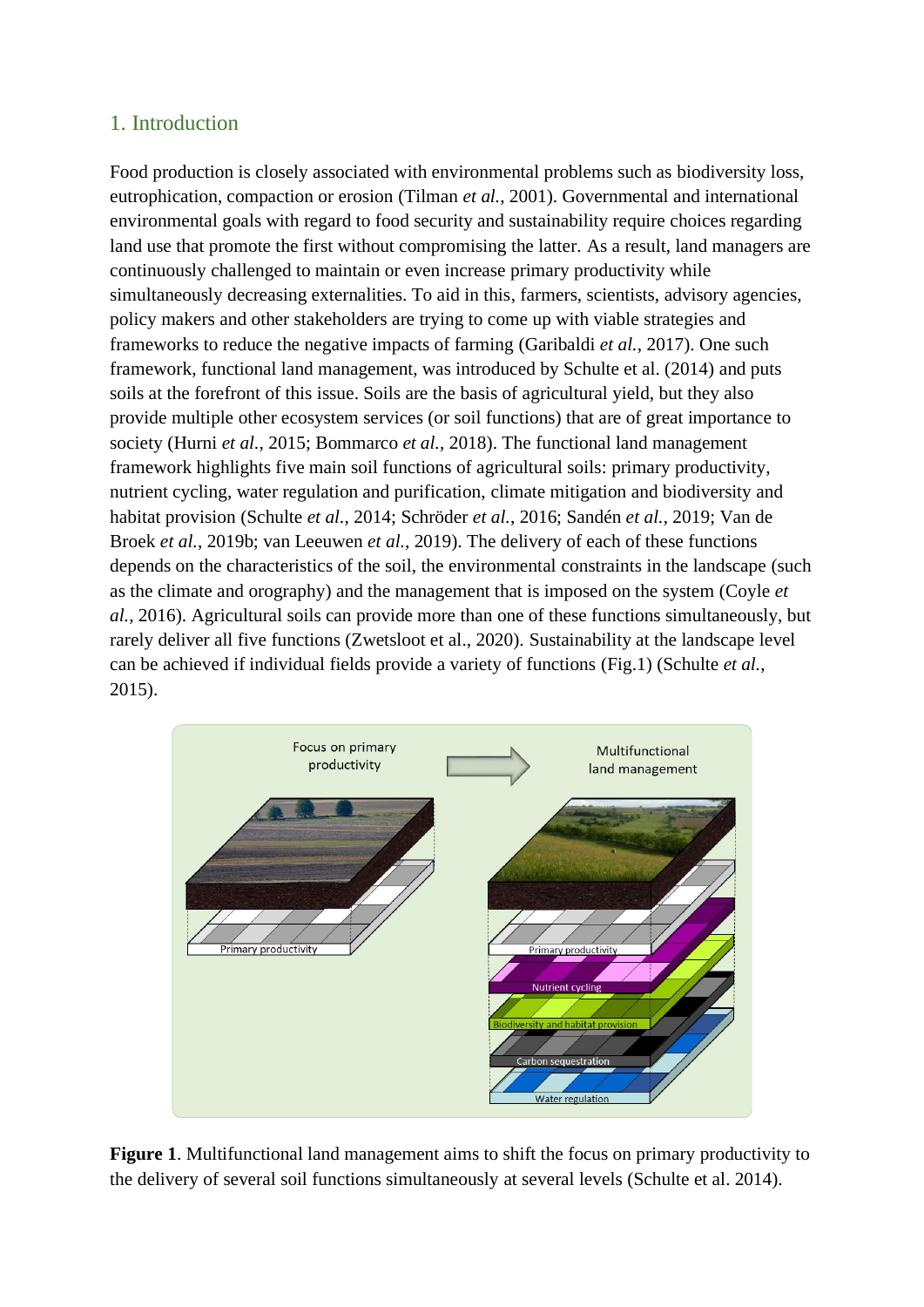It is important, therefore, that land managers understand which functions can be delivered by their agricultural systems and where trade-offs exist between soil functions. To this end, the Landmark project, a European-funded research project developed a set of multi-criteria decision models that qualitatively describe the afore-mentioned soil functions (Debeljak et al., 2019). These models were combined into a freely available online tool: The Soil Navigator [\(www.soilnavigator.eu\)](http://www.soilnavigator.eu/), a decision support system that predicts the delivery of the five soil functions and provides advice regarding management practices that could improve target functions (Hobbs *et al.*, 2008; Schulte *et al.*, 2014; Schreefel *et al.*, 2020). The Soil Navigator tool has been used to provide an overview of soil multifunctionality both at a European scale, as well as insight into the relationships between soil functions in different agricultural systems spread across five pedoclimatic zones (Zwetsloot *et al.*, 2020). While Landmark provided a significant starting point in the assessment of soil multifunctionality at the field level, it was designed with a pan-European focus and as such had to include a wide range management practices and landscape characteristics to ensure reasonable coverage. When applied within one country, in this case the Netherlands it requires further validation and specification to ensure its applicability and provide a high level of accuracy to local users within their given context.

The goal of this wildcard project was to test the application of the Soil Navigator utilising datasets from within the Netherlands. To enable the assessment of accuracy of the models, and provide insights into potential changes required in the models to better suit the local context.

A third goal was to consider how the Soil Navigator could be utilised within the Netherlands to assess multifunctionality not only at field scale but to establish targets for soil health for different land-use management systems at regional level.

#### *Objectives*

The main objectives of this project are to:

- evaluate the delivery of five soil functions, as well as synergies and tradeoffs associated with agricultural production systems in the Netherlands at field level as well as at a regional level using existing datasets,
- evaluate the suitability of the Soil Navigator to evaluate soil functions in the Netherlands, and
- highlight points for potential improvement in the Soil Navigator to better suit the Dutch system.
- investigate possible solutions for the upscaling of information to provide regional scale soil health benchmarks.

In order to carry out these objectives, this project leans on already-existing datasets. Due to the fact that these data were not collected with the purpose of evaluating soil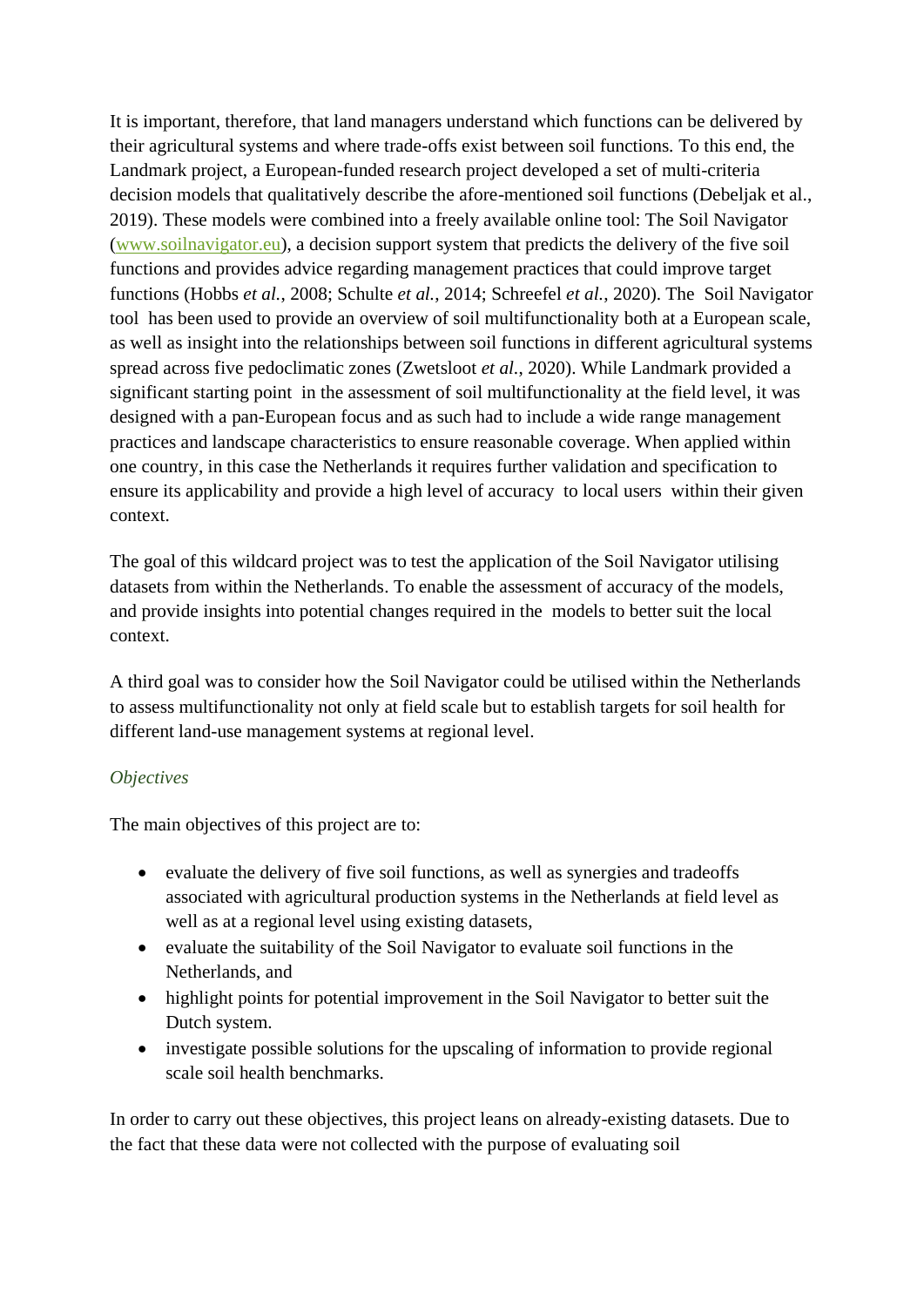multifunctionality, it is recognised that they are not perfectly suited to this purpose. Therefore, an additional objective to this study will be to:

- evaluate the suitability of existing datasets to evaluate soil multifunctionality, and
- explore potential solutions when the datasets are incomplete.

# 2. Methods

In order to achieve the main objectives of this study, we obtained datasets from different programs, namely;

# 1) *Bedrijvennetwerk Bodemmetingen* (BB)

# 2) *Koeien en Kansen* (K&K) and

# 3) *Landelijk Meetnet Effecten Mestbeleid* (LMM).

These datasets contained information on the soil physical, chemical and biological characteristics and some aspects related to farm management. The suitability of each of these data sources to assess multifunctionality using the Soil Navigator was examined. When parameters necessary to run the Soil Navigator were missing, we contacted either the project leaders or other experts to find either default values or alternative sources for those missing parameters. Some of these alternative solutions could not be applied within the scope of this project, but are nonetheless noted in this report for future investigations. When the data and time allowed, we calculated multifunctionality of Dutch soils using the Soil Navigator, and explored the synergies and trade-offs between soil functions using correlation plots. From these efforts we also gathered information on potential adjustments to the soil Navigator. When the data or time did not allow, we provide a clear set of next steps to further continue this effort in the future.

# 2.1 Assessing soil functions

To assess the delivery of the main five soil functions associated with agricultural soils we used the models developed by the Landmark Project [\(www.landmark2020.eu\)](http://www.landmark2020.eu/). Landmark developed five independent multi-criteria decision models, one per studied soil function (Schröder *et al.*, 2016; Debeljak *et al.*, 2019; Sandén *et al.*, 2019; Van de Broek *et al.*, 2019a; van Leeuwen *et al.*, 2019; Wall *et al.*, 2020). These models were created by European expert teams on each of the soil functions, and later evaluated and validated. The models are hierarchical and build up to a final function score of low, medium or high supply. Input variables related to the management, environment and soil properties are first discretized according to defined thresholds specific to climatic zones and land use. The input variables aggregate to the upper level of the model structure through if-then functions and aggregation continues until the top node is reached and an assessment of the performance of a specific function is made. Some nodes in the model have higher weights than others in the final assessment, these weights were initially defined by the experts, but in some cases were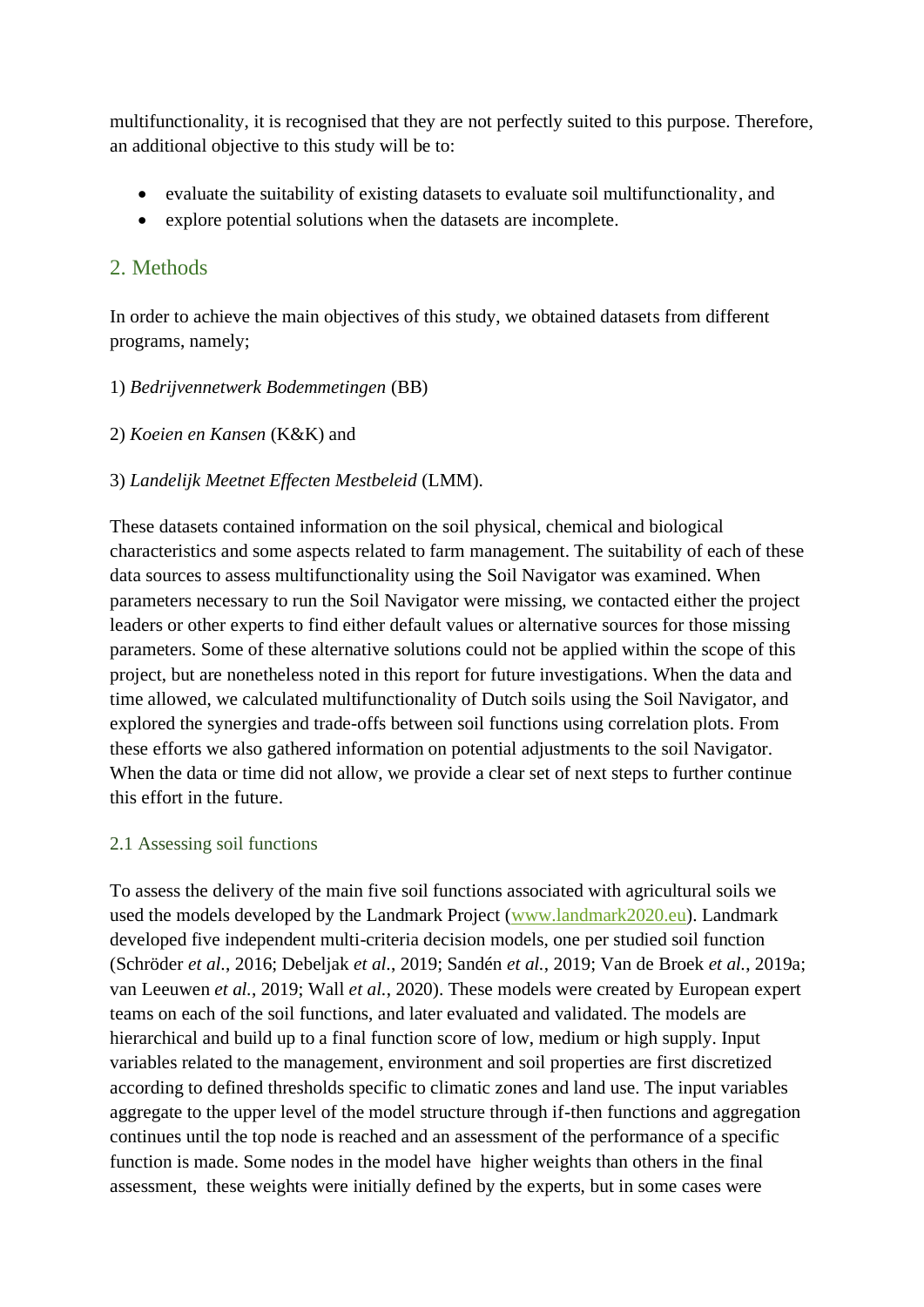refined through the use of data mining techniques (Trajanov et al. 2019). The models were built using The Decision Expert integrative methodology (Bohanec and Rajkovič 1990; Bohanec 2008; Bohanec et al. 2013). The advantage of this methodology is that it allows for quick adjustments to the if-then functions and weights that determine the final assessment. however is that this software. The Decision Support Models which support the final Soil Navigator allow for further investigation into;

- 1) appropriateness of input parameters
- 2) thresholds applied to parameters for integration nodes

3) weights applied to super-attributes that define the final functional capacity for a given function model.

The data in this project was assessed using the Soil Navigator online tool which integrates the five function submodels into one framework which harmonises thresholds for parameters across the different modelsSoil Navigator simultaneously (Trajanov et al. 2019).

Field scale data is input manually into the online Soil Navigator tool, and the results are then manually recorded for further analyses. This can be laborious for large datasets and as a result The Soil Navigator is currently being translated into R by researchers at the Jožef Stefan Institute in Slovenia, which would facilitate rapid input and analysis of entire datasets.

#### 2.2 Data sources

#### *Bedrijvennetwerk Bodemmetingen (BB)*

The BB (the Soil-Measurements Business Network in English) consists of 16 arable farms spread throughout the Netherlands (Fig. 2). Multiple aspects of soil quality are measured on these farms over time in order to provide better advice for the farmers, enable monitoring over time, and provide advice to improve soil quality [\(www.beterbodembeheermagazine.nl/wur](http://www.beterbodembeheermagazine.nl/wur-najaar-2020/bedrijvennetwerk-bodemmetingen)[najaar-2020/bedrijvennetwerk-bodemmetingen.](http://www.beterbodembeheermagazine.nl/wur-najaar-2020/bedrijvennetwerk-bodemmetingen))

# *Koeien & Kansen (K&K)*

The primary goal of the K&K project (Cows and opportunities in English) is to implement expected environmental legislation on a group of dairy farms. By doing so, the project can visualize the environmental, technical and economic consequences of future legislation at company level [\(www.koeienenkansen.nl\)](http://www.koeienenkansen.nl/).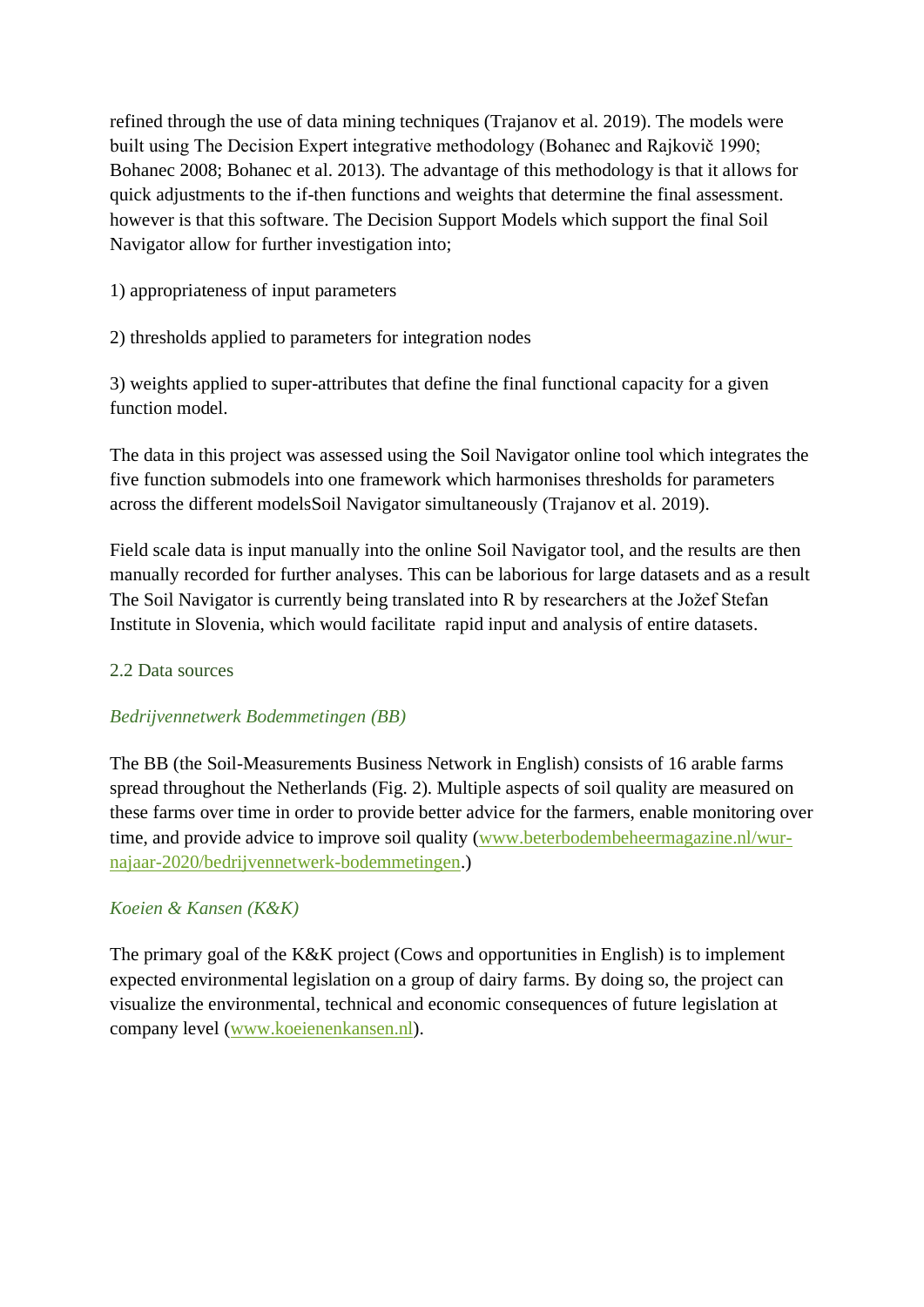

**Figure 2**. Location of the dairy farms taking part in Koeien & Kansen (Cows and opportunities) on the left hand side and the arable farms that take part in the Bedrijvennetwerk Bodemmetingen (Company network for soil measurements) on the right hand side. Klei: clay soils, zand: sandy soils, veen: peat soils, löss: loess soils.

#### *Landelijk Meetnet Effecten Mestbeleid (LMM)*

The LMM (or National Monitoring Network for the Effects of Manure Policy in English) is a program with the aim of monitoring and recording the effects of the manure policy on business management and water quality on Dutch farms. The LMM is jointly managed by the National Institute for Public Health (RIVM) and the Environment and Wageningen Economic Research. The objectives of the LMM are to describe and explain the current quality of groundwater in relation to environmental pressures and policy measures and to research the consequences of changes in agricultural practice and for the quality of recently formed groundwater. Additionally, as part of this monitoring effort, Wageningen Economic Research collects and registers a considerable set of farm level data from all participants in the LMM. These farms are located across the Netherlands and classified into the main 14 farming regions that have been defined by the LMM (Fig. 3). This classification restricts the potential for regionalization, as we were not granted access to more specific geospatial information.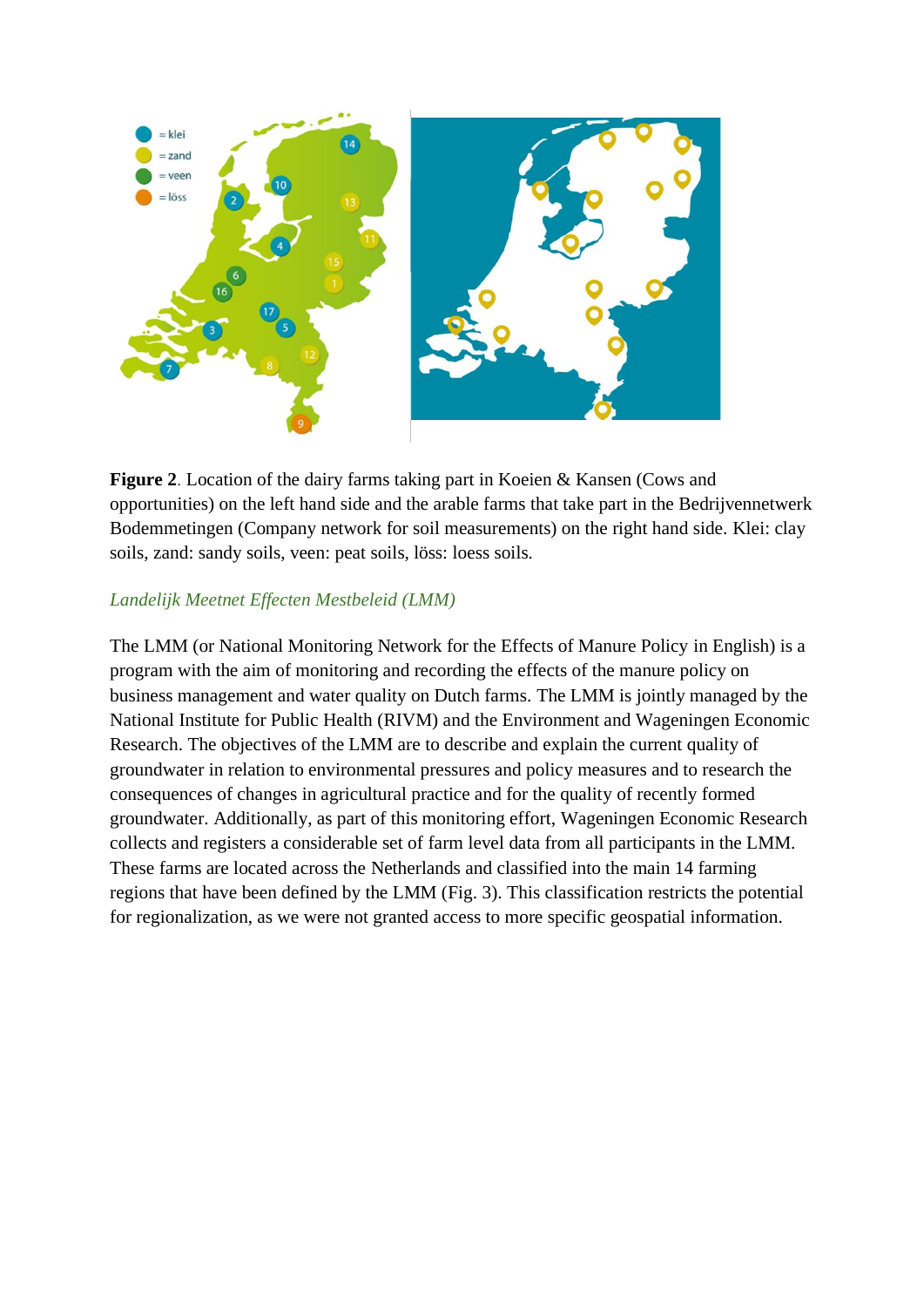

Figure 3. Soil type regions and districts according to the National Monitoring Network for the Effects of Manure Policy (Lukacs *et al.*, 2019).

#### *Soil data and maps*

There exists in the Netherlands a breadth of information regarding soil characteristics, many of which is available via the data portal for BIS Nederland [\(www.bodemdata.nl\)](http://www.bodemdata.nl/). Much of this information has recently been used to create high resolution 4-dimensional soil models and maps by the [BIS-4D](https://www.wur.nl/en/project/Developing-a-high-resolution-4-dimensional-soil-modelling-and-mapping-platform-for-the-Netherlands-BIS-4D.htm) project, in Wageningen University. While most of the information refers to soil physico-chemical parameters, this platform also offers digitalised information on management variables such as crop information at field level for several years, the presence of dikes or the application of manure (A. Helfenstein, personal communication). This means that these data cannot be used on their own to run the Soil Navigator, but rather can complement other existing datasets.

#### 2.3. Evaluation of the datasets' suitability

The first step was to combine all variables needed as input parameters into the Soil Navigator into a single master dataset (Appendix). This list of parameters was shared with the collaborating teams, who provided the matching data where available, or a set of measured attributes that could be used as proxies for these input parameters. When proxies were provided, we provide information on how to work with these to calculate soil functions. In some cases parameters were not measured in the datasets used in this study, proxy variables were also not available. In such cases, we first contacted the project leaders for their expert opinion, and followed up with online searches for databases, maps and relevant literature. We also contacted additional experts in the field to investigate potential sources for the missing information.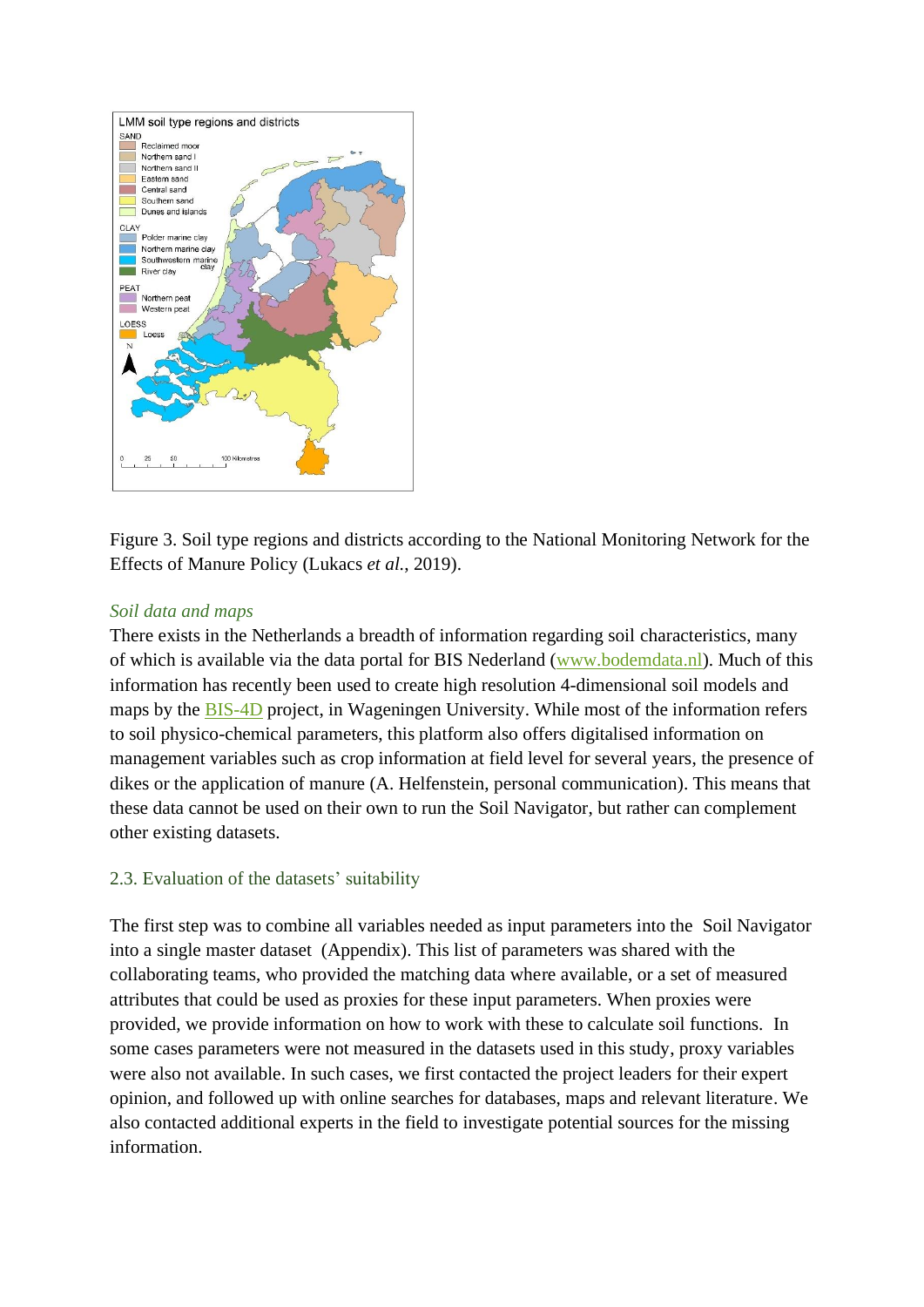#### 2.4 Exploration of potential changes to the Soil Navigator

A key objective of this study was to explore parameter input, threshold and weights which should be adjusted to further validate the Soil Navigator for the Dutch agricultural system. To do so, we first observed the results obtained from assessing soil multifunctionality at field level on the 32 fields from the BB. We specifically looked at whether discretization according to the threshold values proposed in the Soil Navigator separated the fields into different categories or not. If discretization did not separate the fields, variability in the Dutch system might not be captured. In such cases new thresholds could be explored, or that variable may be redundant in the Dutch context.

In the second step we observed whether the final assessments of soil functions divided the fields according to performance into high, medium or low performing fields, or whether they produced only one assessment for most fields. For example, if using the Soil Navigator on 32 fields in the Netherlands provided the assessment that all fields have high nutrient cycling, this could be indicative that the model does not capture the variability of nutrient cycling in the Netherlands, or that nutrient cycling is uniform over the studied area. A solution to increase the sensitivity to the model is to either change the weights of different parts of the models, to add variables that might increase the predicting powers of the model, or to eliminate variables that are redundant in the given system. In fact, these tasks were undertaken by the authors of the Soil Navigator using machine learning techniques, but without a specific focus on the Dutch system (Sandén *et al.*, 2019; Wall *et al.*, 2020). Specifically, the authors used data mining to find parts of the model that were redundant or to alter the weights that experts had assigned to particular nodes of the model in order to increase the model's predictive capacity. In the case that we find a lack of classification ability by the model, we will use classification trees to identify the input variables with the most significant explanatory power for the dataset, using soil function performance as a response variable. We choose to use classification trees (Breiman *et al.*, 2017) for this endeavour as it serves several purposes simultaneously: it provides an importance factor for each explanatory variable, and it provides thresholds used at each split of the tree that could then be used to re-assess the thresholds used in the Soil Navigator functions (Henderson et al., 2005). The goodness of fit of the classification tree is given as a probability of correct or incorrect classifications. We will use the 'rpart' package in R (Therneau *et al.*, 2015; R Core Team, 2019). In order to carry out this effort, the response variable needs to first be discretized. This discretization will be discussed further in the text, as it is dependent on the results of the first exploration.

#### 3. Results and discussion

#### 3.1. Suitability of existing datasets

A common disadvantage of using existing datasets, is that these were gathered for purposes other than the assessment of multifunctionality using the Soil Navigator. The first step in completing this exercise was to explore the suitability of each dataset to the calculation of soil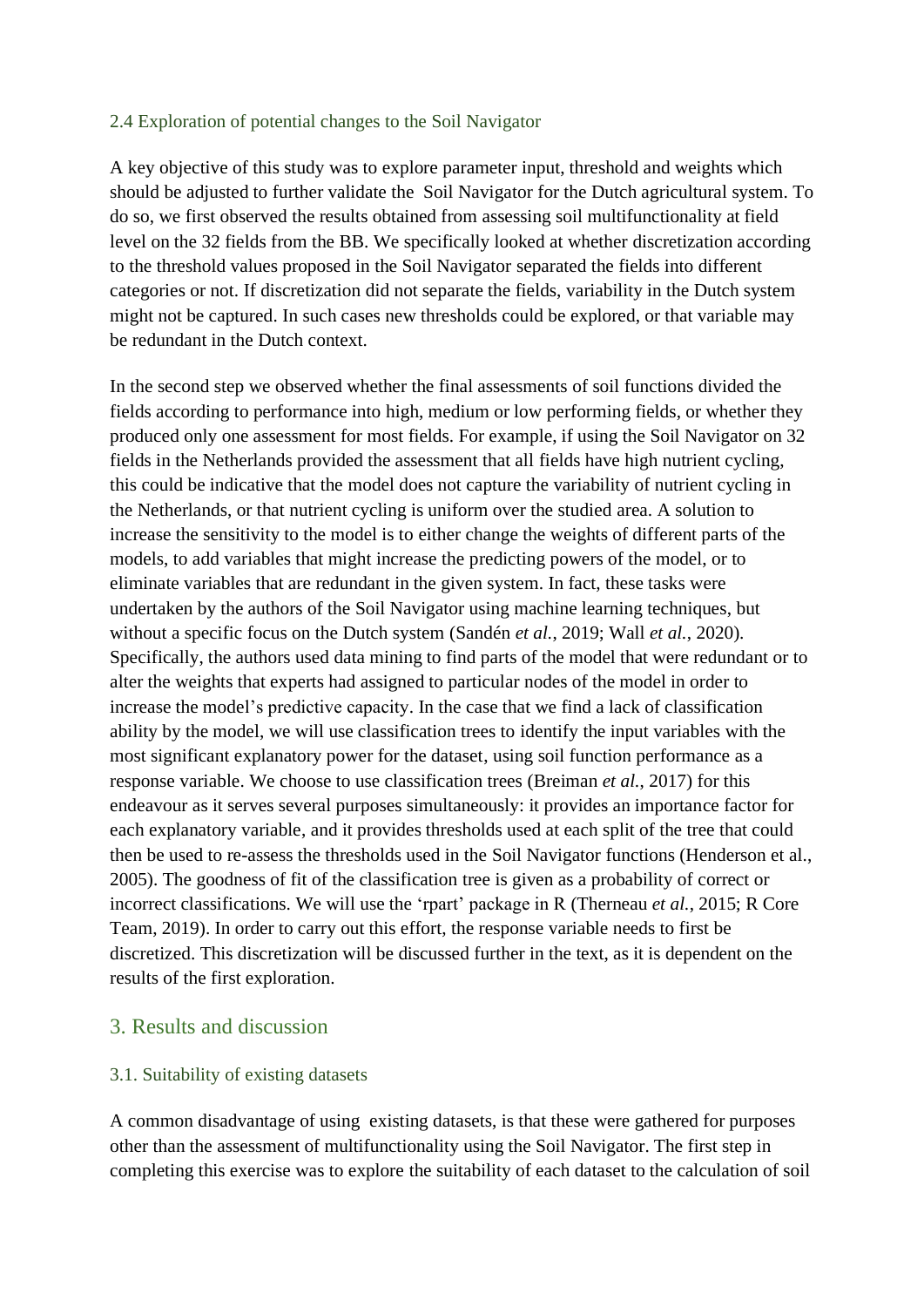functions. To do so, we compiled the input variables necessary to run the Soil Navigator (Appendix 1), and compared them to the variables included in the aforementioned datasets.

#### *Bedrijvennetwerk Bodemmetingen*

This project provided data from two fields for each farm (a total of 32 fields) on the management as well as several soil physical, chemical and biological characteristics. These data were provided as separate written reports for each field. Information relevant to this study was extracted from each of these reports and put into an excel sheet. Numeric variables were discretized according to the thresholds provided on the Soil Navigator.

When the use of drainage and liming had been catalogued, we included it in the analysis, otherwise these attributes were left blank. The information on the residues left on the field was missing. When slurries were applied we assumed that they were incorporated in the soil (as is mandated by law).

#### *Koeien en kansen*

The K&K database comprises of field level information from numerous dairy farms in the Netherlands. We were granted access to information regarding the chemical, soil and physical characteristics of 5 farms, two located on sandy soils, two on clay soils and one on loess. These data were provided on separate excel sheets, depending on the information contained in them. Each field on these farms was sampled over several years. Soil samples for these farms were taken most often at 10 cm depth. However, between 1999 and 2000 the samples were taken at either 5 or 10 cm. Depending on what was sampled the depth is sometimes different, for example the samples that refer to N or P content are often at a depth different than that reported for the rest of the sampling. While we had time to select fields that had been consistently sampled over time, and connect the information on these excel sheets such that each record corresponded to a specific field on a specific year, we did not have sufficient time to input these data into the Soil Navigator.

Additionally, while some information regarding management was gathered for the main purpose of the project, some of the information was missing. Missing variables were for example the species diversity of the grassland , how often it was reseeded, or information regarding irrigation practices. We prepared questionnaires to contact the farmers to collect further information, but unfortunately this could not be completed before the end of the project date. We further modified the land management questionnaires that were created by the Landmark project to gather management information from land managers at farm scale instead of field level. In order to facilitate information gathering at farm scale, the questionnaire should be filled out for three types of fields: those closest to the stables, and therefore the more intensively managed fields; those furthest from the main farm buildings; and those reserved for arable crops. Farmers are asked first to classify their fields into these three categories, and then provide the necessary information for these three types of fields, as well as an overview of the area covered by each of these types of fields.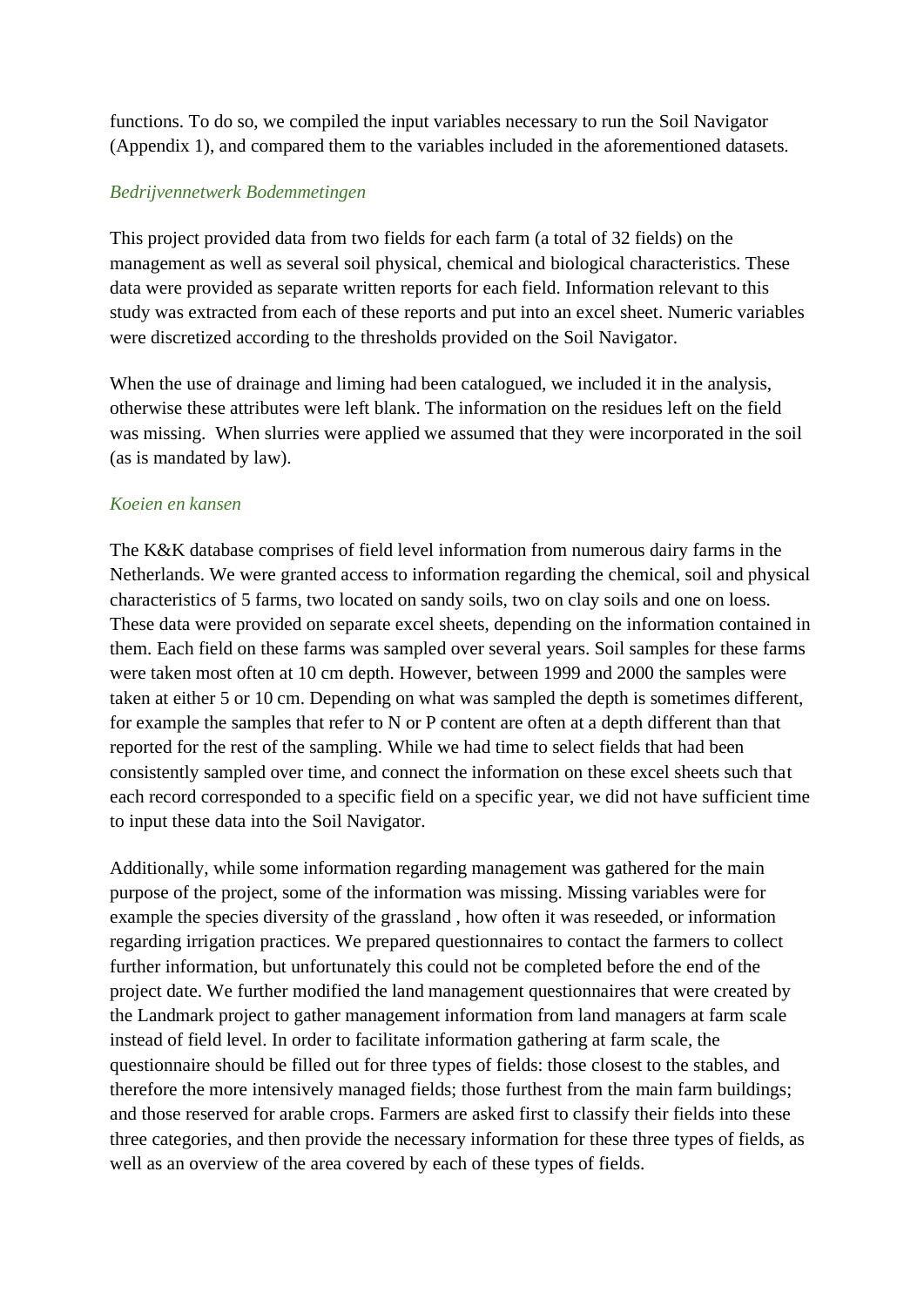#### *Landelijk Meetnet Effecten Mestbeleid*

Due to a number of miscommunications, the complete dataset (including the location of the farms in the 14 regions outlined on Figure 3) was only received at the end of December, meaning there was very little time to clean the dataset, carry out regionalization of the data and calculate soil functions. We have however attempted to give an overview of the available data, as well as steps to follow in regionalisation in the future. The dataset provided extended from 2006 until 2019. The same farms were monitored on more than one occasion, but some farms were dropped from the campaign and others added into the monitoring campaign during this period. To assess multifunctionality of Dutch farms at a regional level we propose selecting data from all available years. If a farm has been sampled over several years, we propose to include only one record in the analyses (randomly selected), in order to ensure an independent dataset. This process was completed for the data received and we excluded five farms, as they were either classified into two regions in different years (two records) or appeared to be classified as dairy farms and grasslands depending on the year of sampling (three records). This selection resulted in a total of 617 farms (Table 2).

| <b>Soil</b>  | <b>Region</b>            | <b>Land use type</b> |                |
|--------------|--------------------------|----------------------|----------------|
| type         |                          | Arable               | Dairy          |
| <b>Sand</b>  | Reclaimed moor           | 22                   | 14             |
|              | Northern sand I          | 1                    | 30             |
|              | Northern sand II         | 11                   | 48             |
|              | Eastern sand             | 3                    | 83             |
|              | Central sand             | $\overline{2}$       | 26             |
|              | Southern sand            | 27                   | 59             |
|              | Dunes and islands        |                      | $\overline{2}$ |
| <b>Clay</b>  | Polder marine clay       | 15                   | 10             |
|              | Northern marine clay     | 12                   | 55             |
|              | Southwestern marine clay | 17                   | 10             |
|              | River clay               | 1                    | 30             |
| Peat         | Northern peat            |                      | 10             |
|              | Western peat             |                      | 39             |
| <b>Loess</b> | Loess                    | 28                   | 30             |

**Table 2**. Number of farms in the LMM across different regions and land use types.

In section 3.6 we propose further steps to calculate multiple soil functions using the LMM data in combination with soil information when necessary.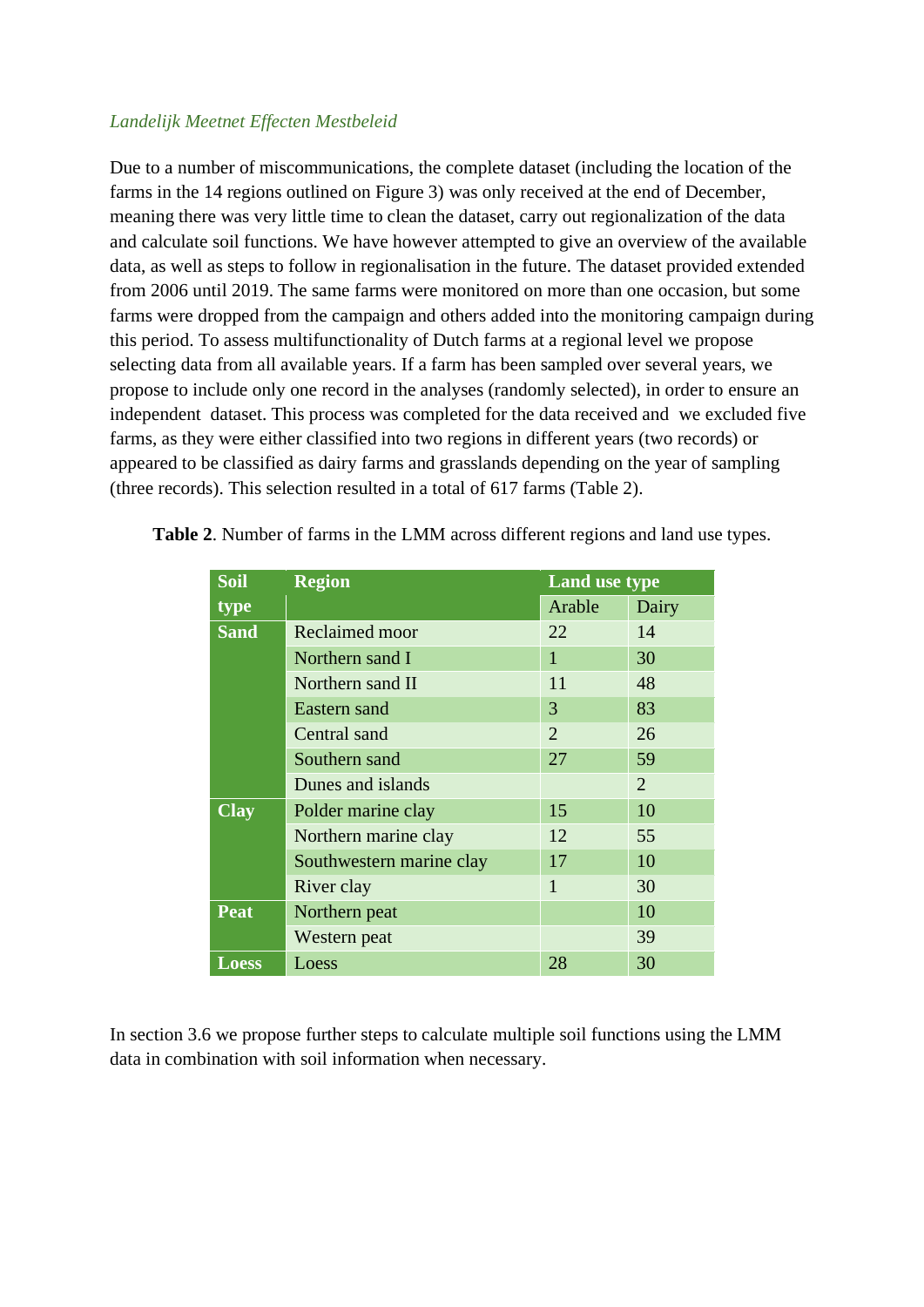#### *Missing variables*

Weather variables, thickness of the organic layer, drainage class, salinity levels, groundwater table depth, soil crusting, altitude and slope and some aspects regarding soil management were missing from all datasets.

- Weather variables Using data downloaded from the Royal Dutch Meteorological Agency (KNMI), we collected weather information from all weather stations in the Netherlands. We calculated the distance from the location of interest to the closest weather station and extracted the relevant information from this dataset for the year in which soil samples had been taken.
- Tillage and residues left in the field Specific information on tillage as well as the proportion of residues left in the field was never available, and we relied on the expert opinion of the project leaders regarding the tillage and residue management.
- Expected yield is a property that would commonly be known to the land manager, as they would probably know the performance of the field under assessment. This information was not recorded by any of the projects, although primary productivity was. We chose to leave this characteristic blank, as we did not always know how the field performed compared to other years.
- Crop failure per 20 years As per Vazquez *et al.* (2020), we assumed that crop failure, defined by the Landmark team as the number of times in the past 20 years that a field failed to produce any yield, was zero, unless so indicated by the data sources.
- Thickness of the soil organic layer The Soil Navigator requires information regarding the thickness of the organic layer, with thresholds between 10-30 cm. This information was not gathered in the projects that take part in this study. Past efforts to qualify soil functions in the Netherlands assumed a medium value (Vazquez *et al*. 2020).
- Altitude and slope degree The altitude and slope of each field were not documented, but were assessed using the 'Actueel hoogtebestand Nederland' online tool [\(http://www.ahn.nl/\)](http://www.ahn.nl/). Altitude was taken from the middle of the field, and slope was assessed by creating a segment between two opposite points in the field. The maximum input and slope were used as input for the soil Navigator. While this method was suitable when assessing a small number of fields (BB), it is time consuming, and would be difficult to apply to whole farms.
- Soil crusting or capping This is more relevant to arable crops than grasslands in the Netherlands, and therefore this attribute was only included in the assessment of soil functions for arable crops in the BB project. Here we assumed that soil crusting was not a problem in any of the fields (J. de Haan, personal communication) due to the fact that soil crusting is not a major issue in Dutch agriculture.
- Groundwater level: The Soil Navigator provides two thresholds to groundwater table, and fields have either high, medium or deep groundwater table. In the Netherlands the water table is often manipulated such that it is not stable in time. While there are online tools for obtaining the groundwater table level on a given moment, we applied two different methods to calculate the groundwater table. For BB, and due to the more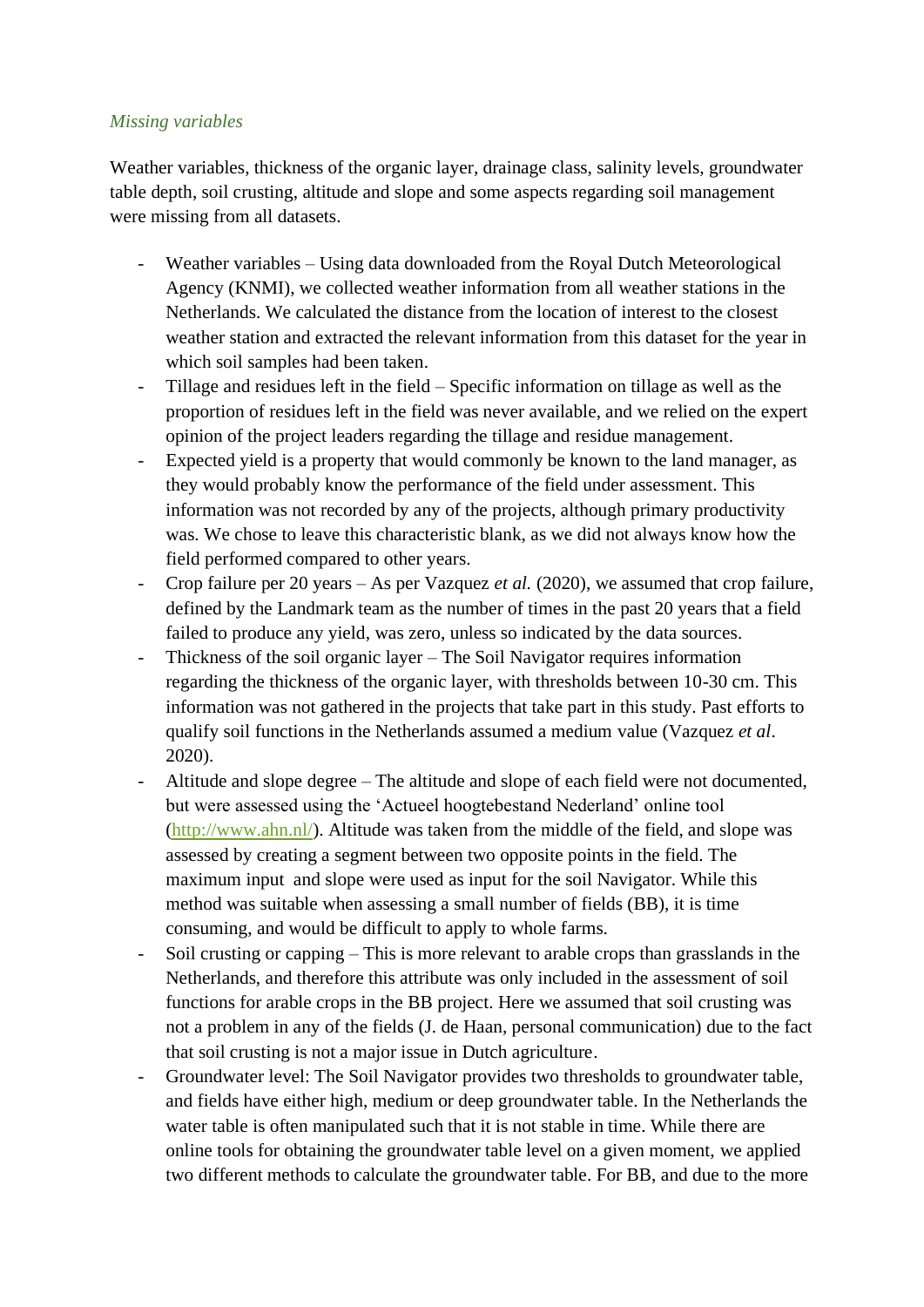limited number of records, we used information obtained from Dinoloket [\(www.dinoloket.nl/ondergrondgegevens\)](http://www.dinoloket.nl/ondergrondgegevens). Here we looked up for each field the closest assessment of groundwater table in and around that location and took into account temporal and spatial variations to come up with an average value for the groundwater depth. For LMM we used the ground water classification ('Grondwatertrappen'). 'Grondwatertrappen' are classes of the depths of the groundwater table between which the groundwater table fluctuates on average (Basisregistratie Ondergrond [Catalogus Model grondwaterspiegeldiepte \(geostandaarden.nl\)\)](https://docs.geostandaarden.nl/bro/wdm/#detail_class_ModelGrondwaterspiegeldiepteWDM_Grondwatertrapklasse). For the LMM, we obtained the average maximum and minimum groundwater levels for the 14 regions established in this project from the groundwater table maps of the Netherlands available in the National Key Registry of the Subsurface (https://www.broloket.nl/ondergrondmodellen).

- Drainage class In the Soil Navigator drainage class is intended to be an observation made by the land manager. We followed Vazquez *et al.* and assumed that clay content would play an important role in the infiltration capacity of the soil. When clay content was below 27% we assumed a well-drained soil, between 27-40% we assumed a moderately drained soil, and when clay content was above 40% we assumed a poorlydrained soil.
- Salinity Salinity in the Soil Navigator is expressed as the content of salt in the 0 to 25 cm soil layer, expressed in ECe dS/m. This measure is not included in standard soil tests in the Netherlands. However, to evaluate the potential for damage due to salinity, the Netherlands monitors the chloride concentration (mg Cl/l) in the groundwater. The results have been published on a map of the depth at which the fresh ground water can be found, considering freshwater to be any concentration below 1000 mg Cl/l (de Louw *et al.*, 2015). We used this map to classify those areas that would be considered 'high' in salinity when the chloride concentration in the groundwater was too high at a depth between -5 to 5 m. The map, as well as the data underlying this map can be downloaded from the National Georegister<sup>1</sup>.

#### *Discussion and future recommendations*

While there is a multitude of data available in the Netherlands (for example the sources used for this study), there are issues related to using these data. First, these data were collected with different purposes, which means that often information required by the Soil Navigator is missing. This is particularly true in the case of management related data. For example information related to soil drainage, tillage, number of months that the cows are housed, number of times the grass is mowed per year or the percentage cover of legumes. Second, the data are often from older datasets, which could mean a change in manager, management style or a significant change in the size of the farm since the data was collected. The land manager may not know what specific management practices which were applied on a given field a number of years prior, or may only be able to provide an approximate assessment of farm level management practices. Thirdly, when datasets include personal information, and in

<sup>1</sup> [https://nationaalgeoregister.nl/geonetwork/srv/dut/catalog.search#/metadata/64909141-3f9f-](https://nationaalgeoregister.nl/geonetwork/srv/dut/catalog.search#/metadata/64909141-3f9f-40d0-b7cc-98ff58ea2610)[40d0-b7cc-98ff58ea2610](https://nationaalgeoregister.nl/geonetwork/srv/dut/catalog.search#/metadata/64909141-3f9f-40d0-b7cc-98ff58ea2610)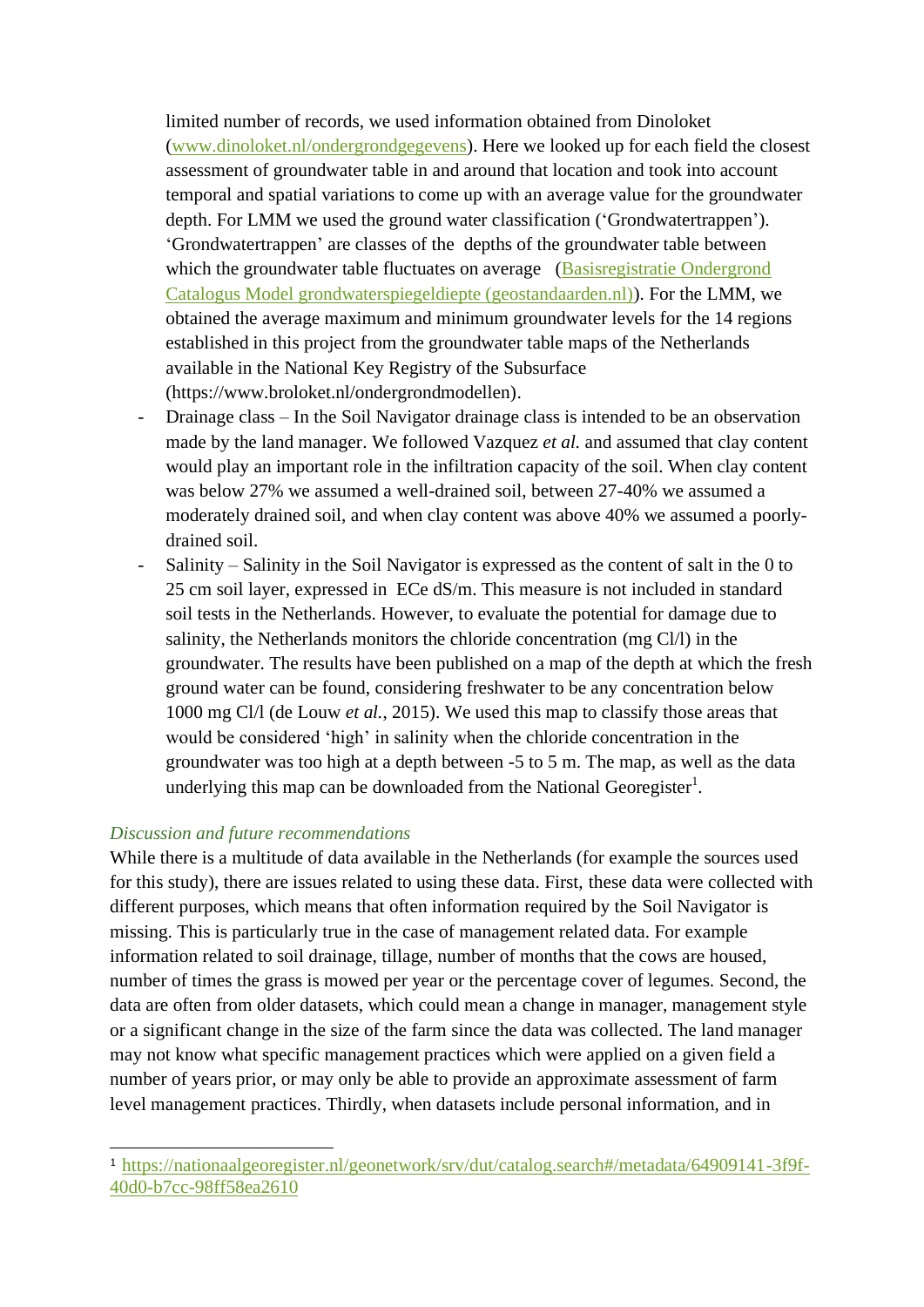order to protect the participants, data sharing policies become very restrictive and significantly hinder the amalgamation of existing datasets.

A combination of remote sensing and digital soil mapping may offer a partial solution to the issue of missing management data. Remote sensing has been used by researchers to assess tillage regimes, residue management and agricultural water management (Daughtry *et al.*, 2006; Hively *et al.*, 2018; Meijninger *et al.*, 2018), to assess altitude average slope angle on a given area (Warren *et al.*, 2004), and for assessments of soil crusting (Shoshany *et al.*, 2013). The expected yield of a given field can also be identified using remote sensing to identify areas of relatively low and high yields in time (Lobell *et al.*, 2006). Crop failure could also be derived from remote sensing data, but this might require a re-evaluation of the definition of crop failure to expand a lower number of years (from 20 to 10) and to include not just fields that did not produce any crops to fields that experienced a "significant reduction in yield" of for example 50%. This value reflects the maximum yield reduction catalogued in the Netherlands since 1976 (Prins *et al.*, 2018).

This solution may not cover all management practices included in the assessment of soil functions. For example soil liming may be harder to assess using remote sensing. We suggest that projects monitoring soil parameters start including information on soil management. A good starting point would be the questionnaires designed for the monitoring campaign carried out by Zwetsloot et al. (2021). In cases such as K&K, in which farmers may have to provide information on a multitude of fields and year, we propose dividing the farm into areas that are similarly managed, and filling out the questionnaire for each area separately. The farmer should provide a list of which fields belong to which management area. This, however means that temporal assessments of soil functions would be done with no variation in management practices, and based solely on changes in environmental and soil related variables.

Another issue regarding working with pre-existing datasets is the difficulty in gathering these datasets. This is due, in part, to the gathering of spatially explicit personal information. In such cases, the WUR maintains a strict policy that suggests collecting as little personal data as possible, and analyzing the data only after having received consent from the participants involved. If the data is used for purposes other than those established in the project definition, participants need to be informed, and will be able to rescind their participation from the new study. The collaborating partners were more than willing to share these data, as they considered our aims were in line with those that the projects were initially designed for, the final decision regarding data sharing was not always with our direct partners, but had to be made by other external parties. This made data gathering an arduous process. The LMM, for example cannot be published or even extracted from the working environment of Wageningen Economic research unless it has been averaged in groups of 10 farms. In this project, we were granted information only at the rough spatial scale of soil region (Fig. 2) and we could not have assessed multifunctionality at any finer spatial scale than that. This means that rather than calculating soil functions per farm, and then applying regionalization rules to the results, such as the approach taken by Schreefel et al. (in review), we had to first average the input variables of several farms, and then calculate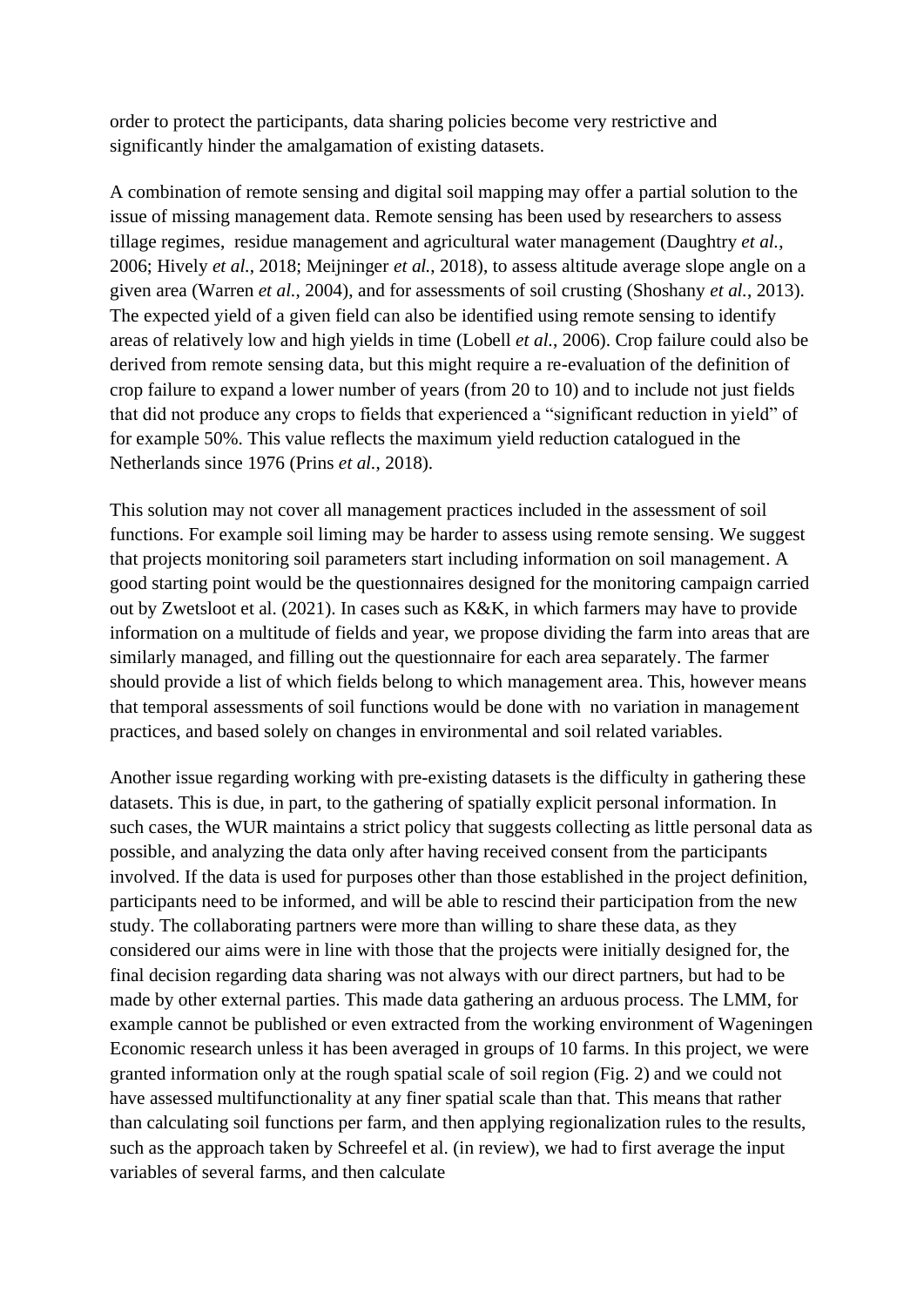#### 3.3 Evaluation of soil functions

We assessed soil functions on 32 fields in the Netherlands, all belonging to the BB. Most fields scored high on at least two functions (25 fields). Seven scored high on only one soil function, and none scored high on all five soil functions. Half of the fields studied scored low for only one soil function (16) and none scored low for all five soil functions. Most often, primary productivity and nutrient cycling are provided at a high level (Figure 4a, e). Climate mitigation and biodiversity and habitat provision are most often delivered at a medium level (Figure 4b, c). Water regulation is assessed as low in most of the studied arable fields.





The scores associated with primary productivity are a result of medium environmental conditions (precipitation, temperature, altitude and slope degree), combined with an overall high score for the cropping system (Table 2). According to the models, the low scores attained in water regulation are mainly due to a low capacity for water storage, as well as a high potential for N leaching and P losses through run-off.

As can be seen in Fig. 5, there is very little variation in the assessment of potential primary productivity in arable fields in the BB dataset across the Netherlands. In fact, this reflects the fact that the Netherlands has high cereal yield per hectare compared to other countries in the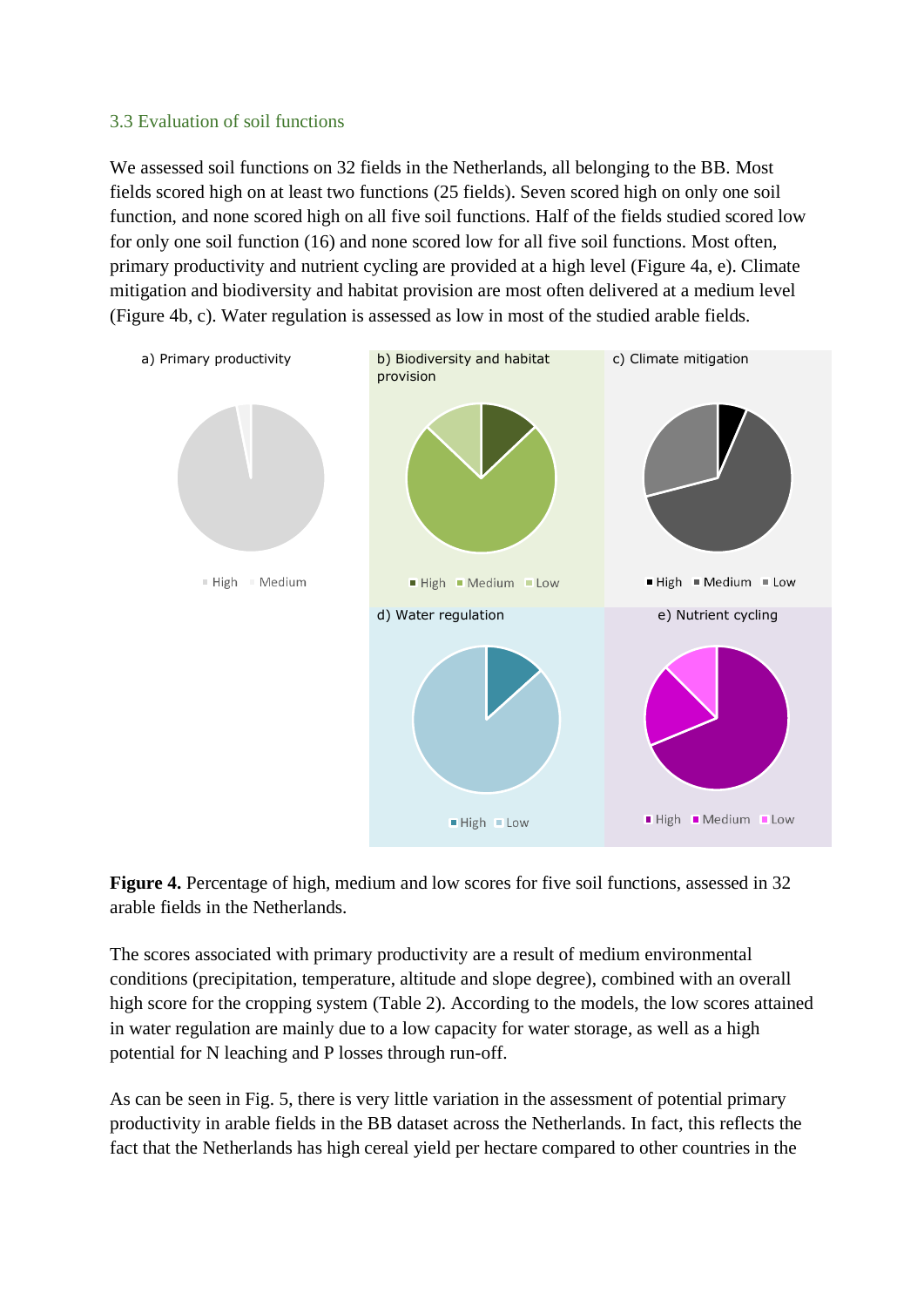European Union<sup>2</sup>, and it agrees with the results of Vazquez *et al.* 2020 who also observed a large proportion of high scores in primary productivity. Climate regulation, biodiversity and habitat provision and nutrient cycling show a larger variability of results.

**Table 2. Number of arable fields within the** *Bedrijvennetwerk Bodemmetingen* **project that scored high, medium or low in the five main agricultural soil functions as well as the next lower tiers that make up each soil function.** 

|                                           | <b>High</b>             | <b>Medium</b>  | Low                     |
|-------------------------------------------|-------------------------|----------------|-------------------------|
| <b>Primary productivity</b>               | 31                      | 1              | $\bf{0}$                |
| <b>Environmental conditions</b>           | $\theta$                | 32             | $\Omega$                |
| <b>Soil conditions</b>                    | 10                      | 20             | $\overline{2}$          |
| <b>Cropping system</b>                    | 32                      | $\theta$       | $\theta$                |
| <b>Management practices</b>               | 8                       | 3              | 18                      |
| <b>Water regulation</b>                   | 5                       | $\mathbf{0}$   | 27                      |
| <b>Water storage</b>                      | $\overline{0}$          | $\overline{2}$ | 30                      |
| <b>Drainage and N leaching</b>            | 23                      | 6              | 3                       |
| <b>Runoff and P loss</b>                  | 31                      | $\theta$       | $\mathbf{1}$            |
| <b>Biodiversity and habitat provision</b> | $\overline{\mathbf{4}}$ | 24             | $\overline{\mathbf{4}}$ |
| <b>Nutrients</b>                          | 11                      | 20             | $\mathbf{1}$            |
| <b>Biology</b>                            | $\theta$                | 5              | 27                      |
| <b>Structure</b>                          | $\mathbf{1}$            | 11             | 20                      |
| <b>Hydrology</b>                          | 25                      | 6              | 1                       |
| <b>Nutrient cycling</b>                   | 22                      | 6              | $\overline{\mathbf{4}}$ |
| <b>Mineralisation</b>                     | $\overline{4}$          | 18             | 10                      |
| <b>Nutrient recovery</b>                  | 10                      | 14             | 8                       |
| <b>Nutrient harvest index</b>             | 30                      | $\overline{2}$ | $\theta$                |
| <b>Climate regulation</b>                 | $\mathbf{2}$            | 19             | 10                      |
| <b>Carbon sequestration</b>               | 18                      | 11             | 3                       |
| <b>Reduction of N2O emissions</b>         | $\theta$                | 7              | 25                      |
| <b>Reduction of CH4 emissions</b>         | 32                      | $\overline{0}$ | $\overline{0}$          |

Water regulation and purification was almost always low (table 2). These results relate to the low score in the 'runoff and P loss' attribute. In fact, the Netherlands is one of the countries with the largest surpluses of P in the soil (Smit *et al.*, 2010; van Dijk *et al.*, 2016), and one with the largest inputs of animal manure (Schroder *et al.*, 2010). Schroder *et al.* (2010) provide a good overview of measures that can be taken to reduce P losses, such as namely adjusting the amount, timing and placement of manure applications or increasing the use of cover cops and catch crops. However, the water regulation function may need further adjustments. None of the fields scored medium, and we observed a trade-off between the attributes in the model, such that high 'water storage' never occurred with high 'drainage and

<sup>2</sup> [https://agri4cast.jrc.ec.europa.eu/DataPortal/Resource\\_Files/PDF\\_Documents/35.pdf](https://eur03.safelinks.protection.outlook.com/?url=https%3A%2F%2Fagri4cast.jrc.ec.europa.eu%2FDataPortal%2FResource_Files%2FPDF_Documents%2F35.pdf&data=04%7C01%7Ccarmen.vazquezmartin%40wur.nl%7Cd0a20fd699b14716489408d9d769cdd0%7C27d137e5761f4dc1af88d26430abb18f%7C0%7C0%7C637777671688296451%7CUnknown%7CTWFpbGZsb3d8eyJWIjoiMC4wLjAwMDAiLCJQIjoiV2luMzIiLCJBTiI6Ik1haWwiLCJXVCI6Mn0%3D%7C3000&sdata=%2BThNlfcF2fJ1EJd%2FLZuu3gKydIe%2FKYkJNIWBXZr7lbQ%3D&reserved=0)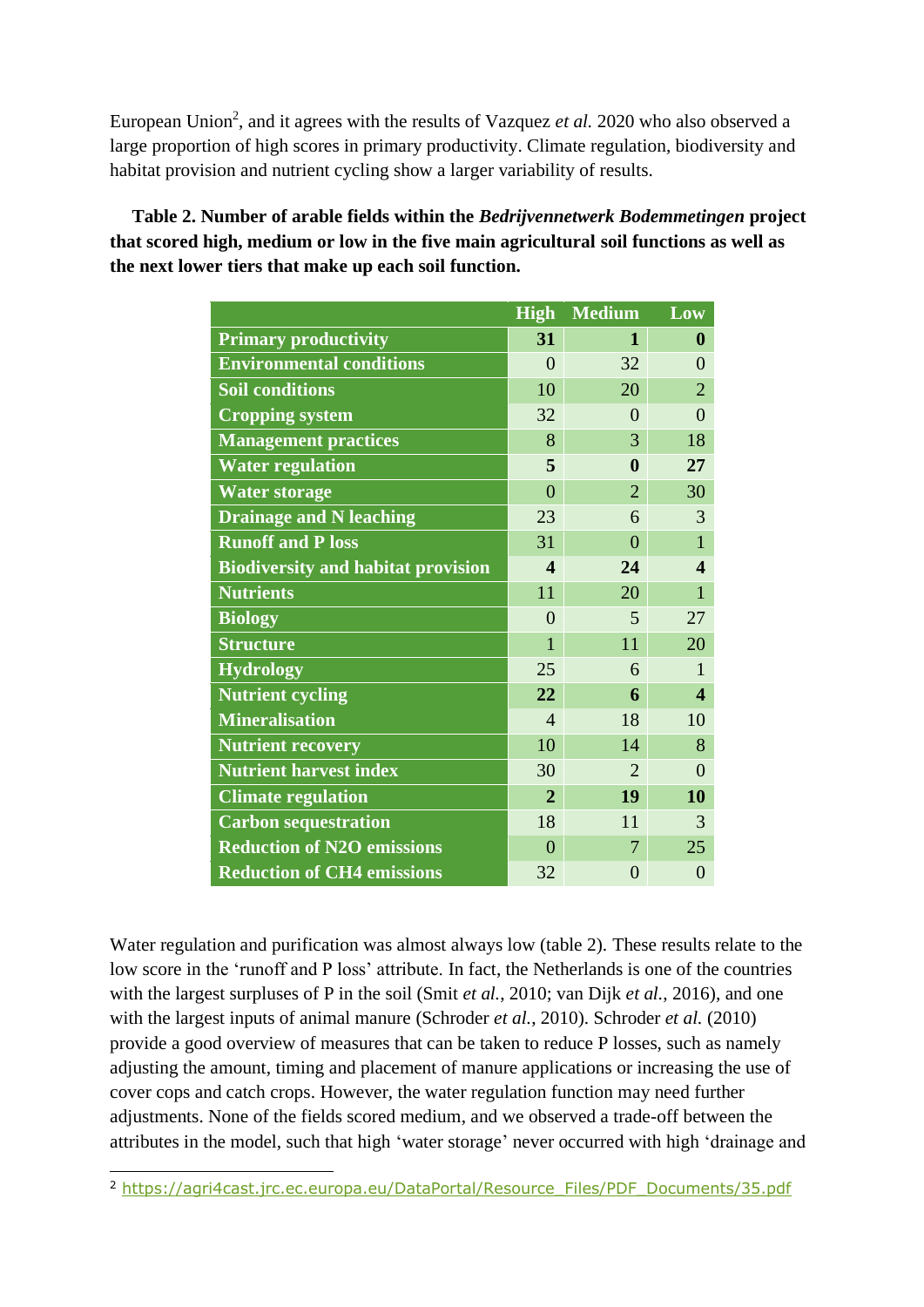N leaching' or high 'runoff and P loss', and the latter were strongly correlated (Table 2). This could mean that there were simply no fields with a medium water regulation capacity amongst our samples, but we suggest further testing.

#### 3.4. Synergies and trade-offs

Using the results obtained in the previous section, we created correlation plots to investigate the relationship between soil functions. Our results do not point towards any strong trends, other than the negative relationship between water regulation and primary productivity (Fig. 5).



**Figure 5.** Relationship between high (H), medium (M) and low (L) scores for five soil functions, assessed in 32 arable fields in the Netherlands. The size of the circle represents the number of fields.

Zwetsloot *et al*. (2020) found interesting synergies and trade-offs between soil functions, for example, they found a trade-off between climate regulation and biodiversity and habitat provision in the Atlantic north climatic zone. We did not observe such a relationship. Vazquez *et al*. (2020) found a strong positive relationship between nutrient cycling and primary productivity that coincided with a negative relationship with biodiversity and habitat provision. This was also not observed in this case, where we observed that most fields scored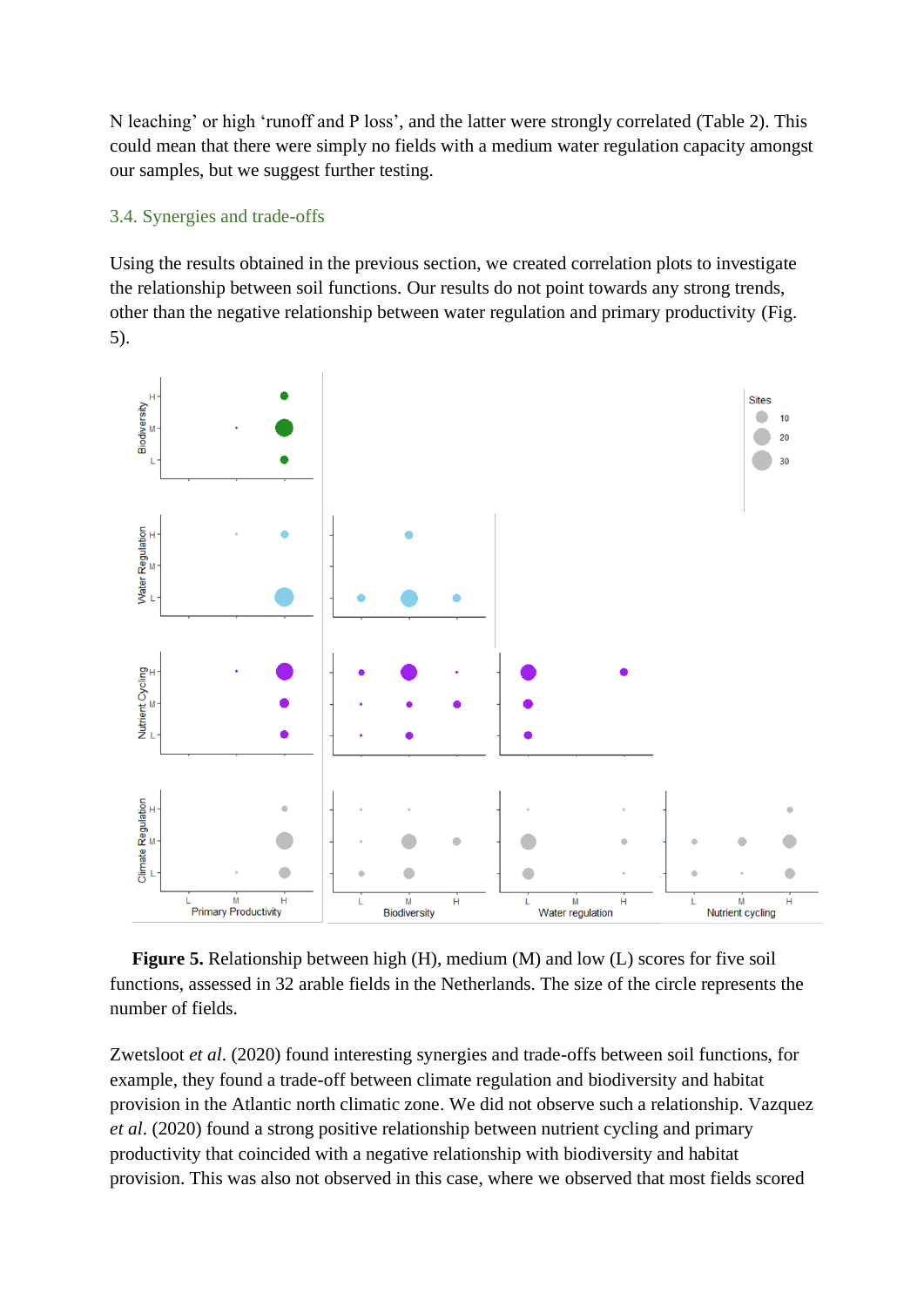a medium level of biodiversity and habitat provision. While this assessment was interesting, 32 sites is still a small number to properly understand the relationships between soil functions, Zwetsloot *et al*. (2020) for example found diverging trends depending on pedo-climatic zone. Similarly, one could expect that some trade-offs would be more likely to occur on sandy or clayey soils. Therefore, we suggest that this effort is repeated once more sites have been assessed.

#### 3.5. Adjustments to the Soil Navigator

To better understand synergies and trade-offs between soil functions in the Netherlands, and to help farmers in their decision making, it may be useful to further split the current "high" primary productivity bracket into more classes. We applied classification trees to rank the importance of different variables in explaining the yield classes, and to explore new thresholds that would increase the explanatory potential of the data. As a response variable, we used a discretized value for yield. Using information regarding yield for each field in the BB project, we classified it into "high", when it was 15% higher than the reported average yield for that crop in the Netherlands on the year the samples were taken (2019), "low" when yield was 15% lower than the country wide average, or "medium" when yield was in the 15% bracket (CBS, 2021). The choice of this 15% threshold follow the findings of Silva *et al.* (2020), who observed a 15% coefficient of variation in the yield of Dutch crops.

We grew two trees: one including the variables included in the Soil Navigator given that they were not correlated and that they included variability into the dataset (Fig 6); the other tree was grown using variables that were outside of the scope of the Soil Navigator, but that were measured for the BB (Fig 7). The 'depth of the organic horizon' and 'soil crusting' were not included in the analyses as they did not include any variability to the dataset. Weather variables were strongly correlated, and temperature and rainfall specifically were negatively correlated, so we included only yearly rainfall in the analyses. Similarly, slope and altitude were correlated, and only altitude was included in the analyses.

However, with only 32 fields the results from this effort were not good, as none of the generated classification trees were successful at estimating the yield classification. The first attempt yielded only a root, meaning that no information was gained by splitting the data. In fact this initial tree did not classify the data into 'low'. By forcing the tree to result in three classes we produced a second tree in which the splits could accurately classify the yield scores (fig 7), but was overfitted, meaning that it would likely not yield good results if used with a different dataset (cross validation error  $= 1.12$ ). The results indicate that changes to the thresholds for magnesium content in the soil, pH, bulk density and annual precipitation could lead to improvements in classification, but more data is needed.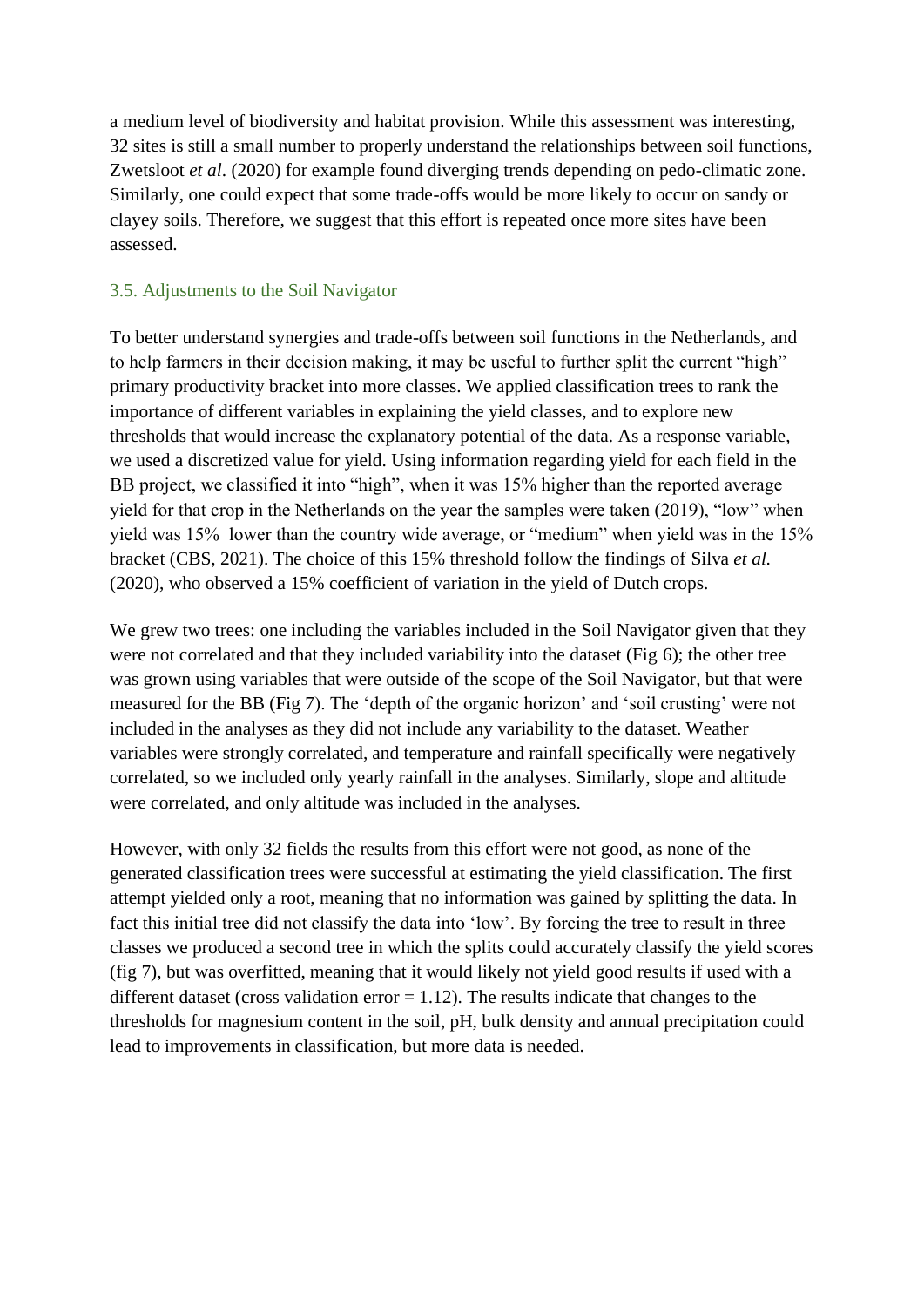

**Figure 6**. Classification tree obtained using variables included in the Soil Navigator. The letters in bold indicate the splitting values. The lowest part of the tree indicates the end classification, and the percentage of data allotted to each class.

Adding information outside of the Soil Navigator also did not yield a tree with a good cross validation error (1.06), indicating a strong over-parametrization. This means that these results might not be applicable to other datasets. The results indicate that biological components of the dataset, particularly the microbial biomass (Totaal.ug.g) and the abundance of plant parasitic nematodes of the Meloydogines family can aid in splitting the data into yield classes (Fig. 7). Annual precipitation and the use of organic amendments can also aid in splitting these data.

Precipitation showed up as an explanatory variable on both classification trees. In fact, previous studies in NL have highlighted the importance of soil moisture and water availability during the growing season on yield (Hack-ten Broeke *et al.*, 2016; Silva *et al.*, 2020). Additionally, Hack-ten Broeke *et al.* (2016) pointed to salinity as a predictor of productivity, a factor that was included into the analysis, and yet was not picked as an explanatory variable. There are important differences here. Both studies mentioned above used a large amount of data, and their conclusions are therefore much more broadly applicable than those obtained during this exercise. But these can inform changes to the weights in the models underlying the Soil Navigator. The sowing and harvest dates were also found to explain a part of the variation in yield (Silva *et al.*, 2020), a factor that we could unfortunately not include in our analysis, but that could also be derived from remote sensing data in a future attempt for large scale assessment of soil functions and adaptations to the Soil Navigator.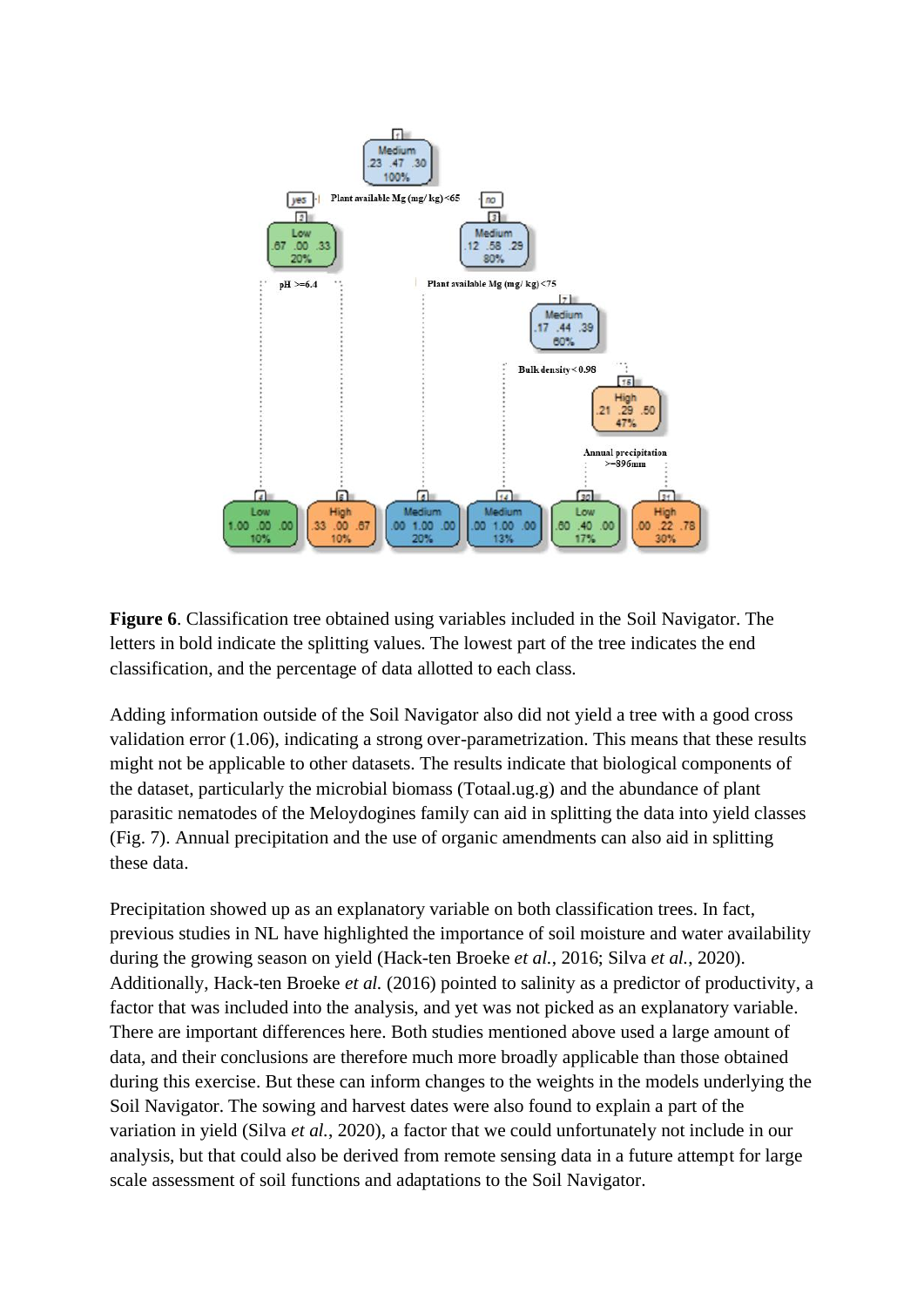

**Figure 7.** Classification tree obtained using variables obtained by the *Bedrijvennetwerk Bodemmetingen* project. The tree was pruned using a cp=0.7.

Other adjustments could be made to the Soil Navigator to aid in its use in the Netherlands. These changes could be especially useful in facilitating research using the Soil Navigator, as well as informing policy at larger spatial scales. Instead of using groundwater level, we suggest the use of the grondwatertrap classes. Salinity and depth of the organic layer could also be adjusted to reflect already existing maps in the Netherlands (see section 3.1). For example, the Soil Organic matter map documents the percentage of organic matter at 30 cm in the Netherlands (van Tol-Leender *et al.*, 2019). These changes would require for the selection of new thresholds that would reflect the role of organic matter and salinity to the different soil functions, using the same units as those used in the maps. Applying these changes could allow for a link to existing maps and resources when using the Soil Navigator, such that the user would be provided with a larger amount of information, but could adjust it if necessary.

Another important step to allow for large scale applications of the Soil Navigator is creating a possibility to analyze records in batch. This effort is already on the way, and being carried out by researcher at the Jožef Stefan Institute, Slovenia. Achieving these steps would allow for the exploration of larger numbers of data, including for example temporal trends. The LMM and K&K which have collected data for many years provide a good starting point to assess temporal patterns in soil functions, so long as they were combined with remote sensing efforts (see for example the Groenmonitor at [www.groenmonitor.nl\)](http://www.groenmonitor.nl/), and using soil maps to compliment the information.

Some thresholds in the discretization of data could be revisited, particularly, 'Precipitation from October to February', and from 'March to August', 'average annual temperature', and the 'average temperature in the first growing month'. The thresholds used to classify these values do not help classify the sites, and may in fact be redundant, as they were strongly correlated.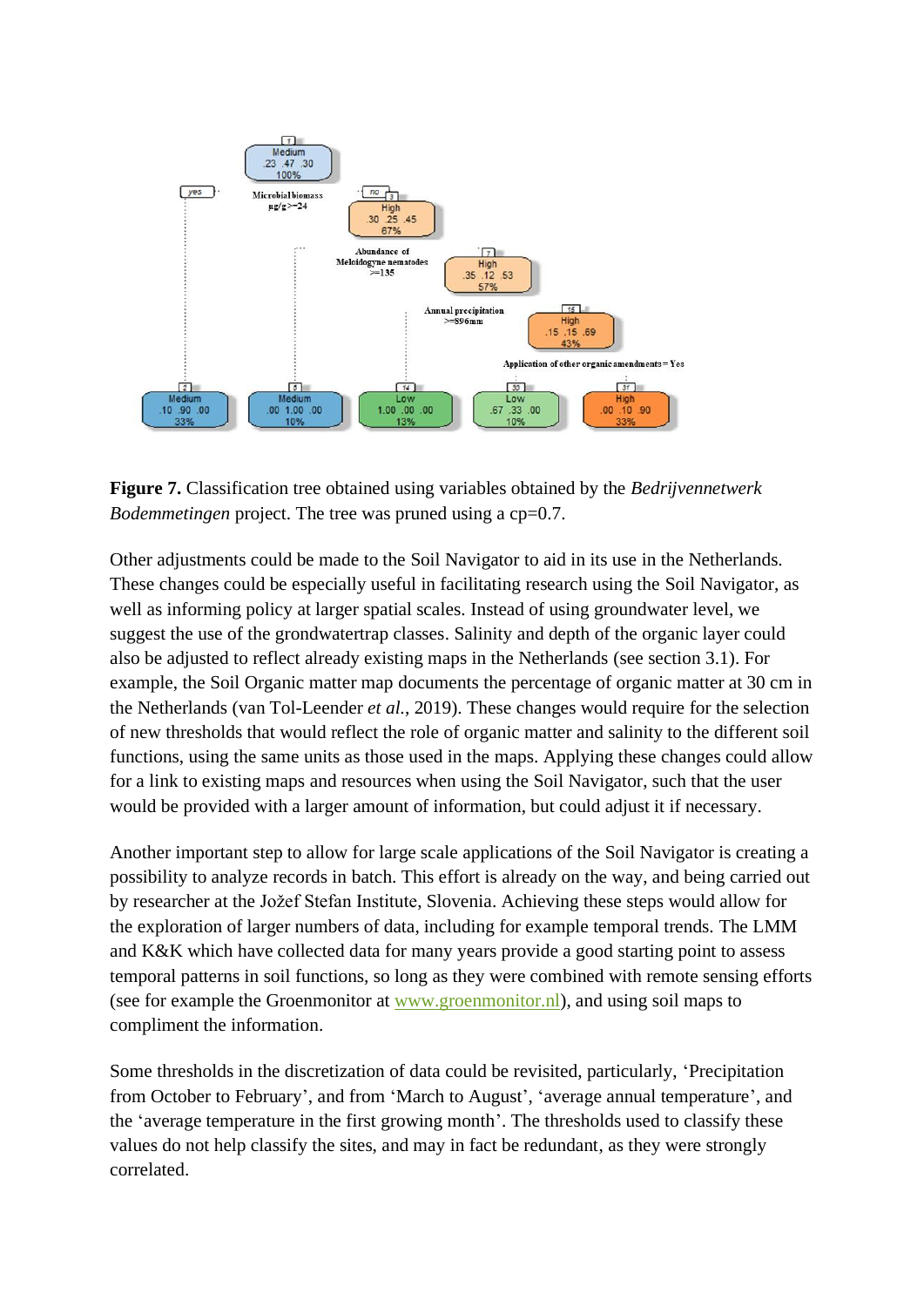#### 3.6. Steps toward regional assessments of soil functions

The strategy to follow to assess multifunctionality of soil functions at a regional level using the Soil Navigator depends strongly on whether the assessment of multifunctionality can be done in batch or not. If not, then we suggest to first select all input variables for the Soil Navigator and calculate summary statistics for each numeric input variable and region. The regions selected may be restricted by agreements surrounding the available data, for example in our analyses, regions were pre-defined by the LMM, and it was impossible to deviate from these regions. Nominal variables, such as the use of irrigation, tillage or the use of pesticides, will need to become a numeric, and then translated again to nominal. For example, one could calculate the total area -within a region- that uses pesticides. This should then be turned into a proportion of the region that receives pesticides. When this proportion is larger than 60%, we consider that the pest disease in this region is managed through the use of pesticides. 60% is an arbitrary threshold, but other methods could be used to select thresholds. We would instead suggest to use using Jenks' natural breaks optimization to calculate three groups from all the data obtained (Jenks, 1967). In fact, rather than use a yes/no classification, such as that required by the Soil Navigator, we could make the most of the LMM data, which includes the amounts of fertilizers applied per hectare for all farms sampled. We could, therefore calculate the average amount of fertilizer used per hectare per region, and then divide these values into high pesticide use regions and low pesticide use regions.

In the case that the procedure can be automatized, Wageningen Economic Research would still need to allow for us to be able to download information into their working environment, such as the code that automatizes the Soil Navigator, as well as access to the various mapping environments that provide additional information about the soil system. Neither of these was possible for the duration of this project. If these barriers can be surpassed, we could calculate soil multifunctionality following a different but more thorough procedure:

- 1. Calculate multifunctionality for each of the farms included in the LMM. This would result in a number of representative farms for each region being assessed. Each farm is classified according to their land use and whether they are an organic or conventional farming system, and when possible an indication of the intensity of land use (something the LMM already provides).
- 2. From this, we can obtain an typical score for functionality for each type of farming system and each region.
- 3. The functionality score for each region should be representative of the percentage cover and the functionality score of each type of farming system, by applying a weight to the functionality score that reflects this coverage.

More practical aspects need to be addressed when adjusting the LMM to be used on the Soil Navigator. Below we present a list of specific issues to address.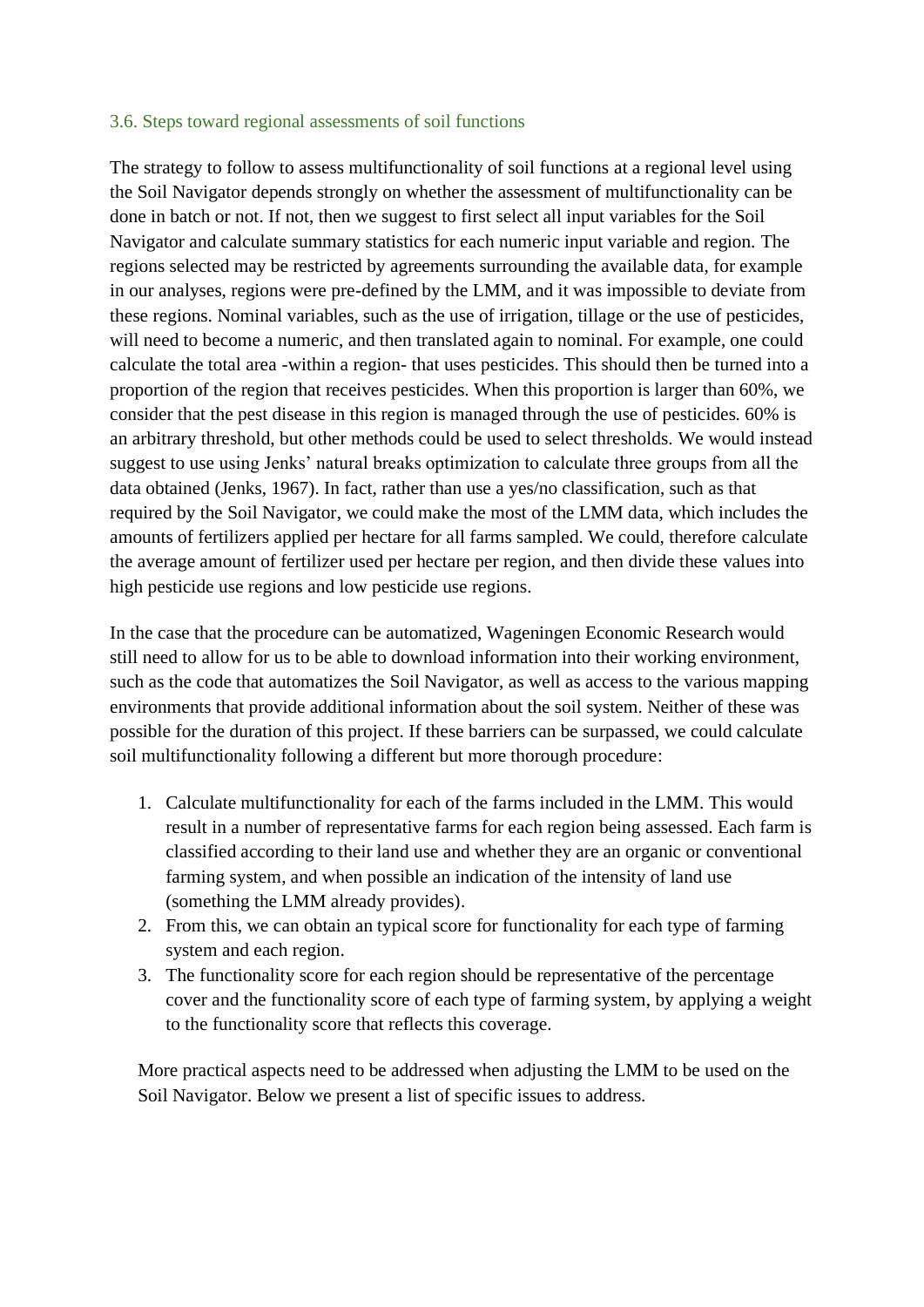- Artificial drainage and irrigation: The LMM collects the proportional area that is drained (or irrigated) in a given farm. We propose the use of Jenks' natural breaks optimization to calculate thresholds of high and low irrigation.
- Number and identity of crops in rotation: Crop rotation in the Soil Navigator is meant to reflect a temporal diversity in cropping rotation. This, however, is difficult to extract from the LMM database, since the information exists in terms of total area planted with a given crop or type of crop, and not at field level. Vazquez et al. (2020) proposed the use of the Shannon-Wiever diversity index (Shannon, 1948) to calculate the spatial crop diversity of each farm such that  $H' = \sum p_i \times \ln(p_i)$ , where pi is the proportional abundance of crop *i*. However, the Soil Navigator platform requires information regarding the actual crop types, and the score for the related attribute is calculated from it. To account for this, we propose inclusion of functional diversity of crops such that the spatial diversity of crops at farm levels includes an assessment of the diversity of crop types (and not just species), and that farms with a diversity of crop types receive a higher score than those with very little functional variation.
- Salinity –We suggest the use of the map reflecting the salinity of the ground water (de Louw *et al.*, 2015) as a proxy for salinity in the soil. The authors of this map suggest not to use it for local assessments of salinity, since there is too much local variability, but it could be used when assessing regional salinity levels. All farms within a given region would therefore receive a similar classification for salinity.

Similarly, we do not have information on the groundwater level for each field, and we would suggest, as we did in section 3.1 to use the *grondwatertrap* class that is most dominant for each farm (information that is present in the LMM). Alternatively, there exists maps of the ground water table depth (mean lowest and highest) are available at a resolution of 50 by 50 m (BRO Grondwaterspiegeldiepte 2021; [www.broloket.nl/ondergrondmodellen\)](https://www.broloket.nl/ondergrondmodellen)

# 4. Conclusions

Zwetsloot *et al*. (2019) suggest that good soil quality is achieved when fields are providing three or more soil functions at a medium to high level. With this suggestion in mind, this scoping project shows that Dutch agricultural fields have adequate soil quality. However, there is a clear trend for low water regulation and high primary productivity. These results highlight the importance of assessing multifunctionality to highlight those functions which agricultural systems support and where trade-offs occur with the wider environment. This project also assessed the importance of understanding the multifunctional capacity of soils both at a local (field) scale and also at a larger regional scale. By doing so we can understand not just the number of functions being supported at field scale but also whether there is a diversity of functions being provided at the landscape level and how these relate to land management and landscape.

This scoping study provides an indication of multifunctionality of soils in NL, but follow up research would further our understanding of the synergies and trade-offs between functions, and help us better understand the results obtained in the water regulation model. A way to do this may be to explore using elements of the Waterwijzer Landbouw (WaterVision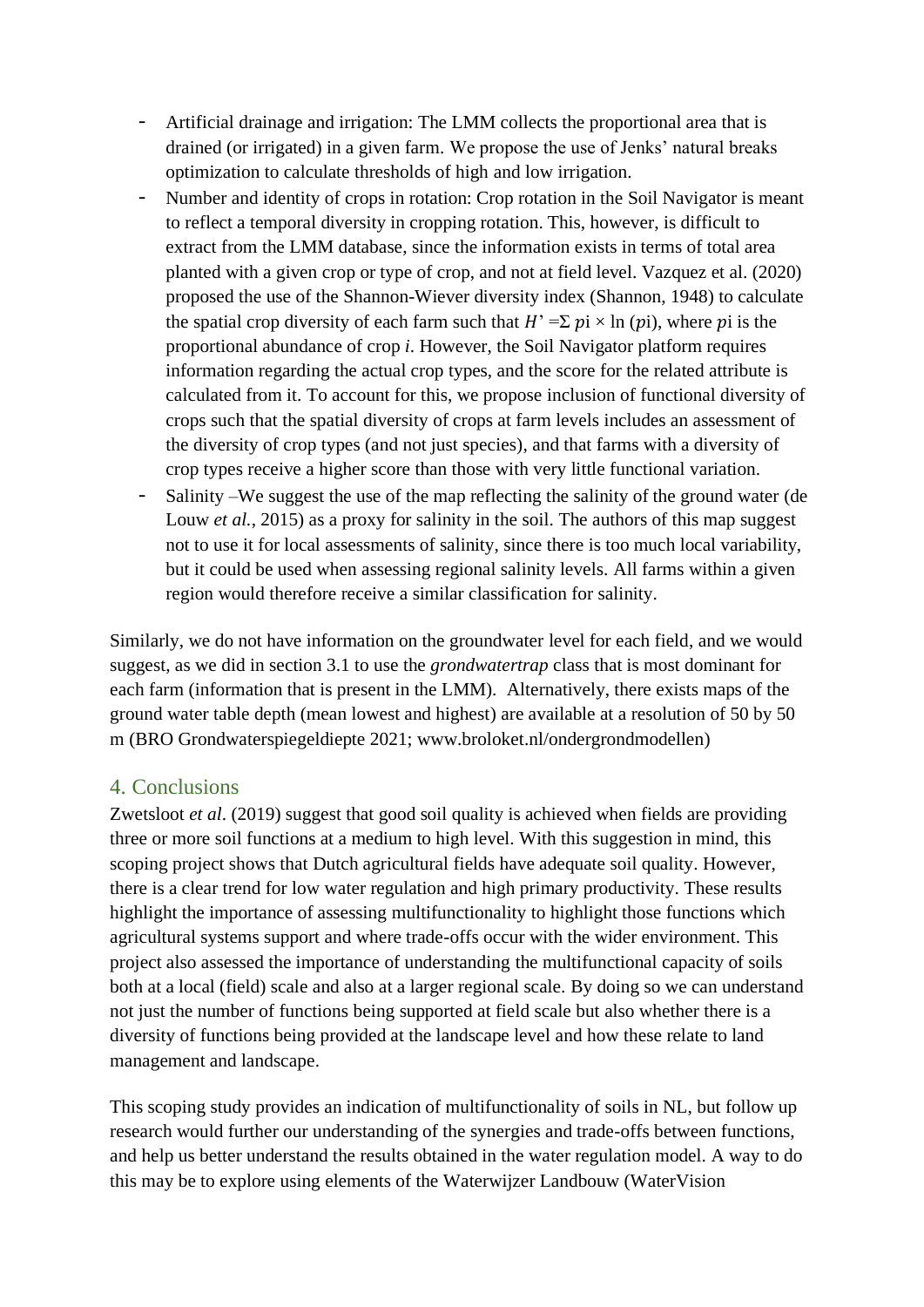Agriculture), a tool for assessing effects of water management on agricultural production in the Netherlands, which is widely used by water boards, provinces and municipalities, as well as farmer organizations [\(https://waterwijzerlandbouw.wur.nl/\)](https://waterwijzerlandbouw.wur.nl/).

Additionally, we suggest to further collaboration with team working on an indicator set for quality of agricultural soils in the Netherlands: 'BLN' (Bodemindicatoren voor Landbouwgronden in Nederland) (https://edepot.wur.nl/550065). This minimum dataset was launched in 2019 and is embraced by the Dutch National Program for Agricultural soils, a policy strategy to have all agricultural soils sustainably managed in 2030. The indicator set is currently further developed in the Public-Private Partnership 'Beter Bodembeheer' and the national program Smart Land Use. The set uses the results of the other indicator sets and soil quality assessment tools in the Netherlands (Open Bodemindex, BodemConditieScore, Soil-Health-Index and BedrijfsWaterWijzer). Its development is also embedded in the EJP SOIL programme. We believe that the Soil Navigator can provide further structure to this indicator set, by contextualizing results in the shape of soil functions. The soil navigator tool would then be applicable for use by farmers but also in research to under changes in the condition of soil health in the Dutch National Program for Agricultural Soils.

This project, and in particular the evaluation of the suitability of the Soil Navigator to evaluate soil functions in the Netherlands, suffered strongly from limitations due to data sharing. Collaboration within Wageningen UR and associated data providers, such as the RIVM on data sharing should be further supported. This is often hampered due to the funding source of the research programme and the privacy obligations associated with data sharing. Another limiting factor in applying the Soil Navigator was the need to input all data manually into the Soil Navigator. While procedures have been put in place to run several fields simultaneously, these measures are currently not freely available and this will be resolved in Spring of 2022.

Lastly, of the models making up the Soil Navigator, only the Biodiversity and Habitat provision model includes soil biology as a factor, yet soil organisms play an fundamental role in soil functioning (Bardgett and van der Putten, 2014; Ferris and Tuomisto, 2015). The initial objective of the Soil Navigator, was to provide an assessment of soil functions to farmers and land managers who may not have access to biological information. Another issue in including biodiversity into each of the soil function models is disentangling the impact that different groups have on each soil function. The classification tree presented in figure 7 suggests that biological measurements may aid in the assessment soil primary productivity in the fields belonging to the BB. A recent publication by Zwetsloot *et al.* (2021) provides valuable information that could be used to bring biological measurements into the Soil Navigator. This publication provides a link between soil organisms and soil functions, and the authors have also created an online tool specifically designed to aid researchers in selecting which organisms to monitor in order to better understand soil functioning [\(www.biosisplatform.eu\)](http://www.biosisplatform.eu/) (Zwetsloot et al., 2021).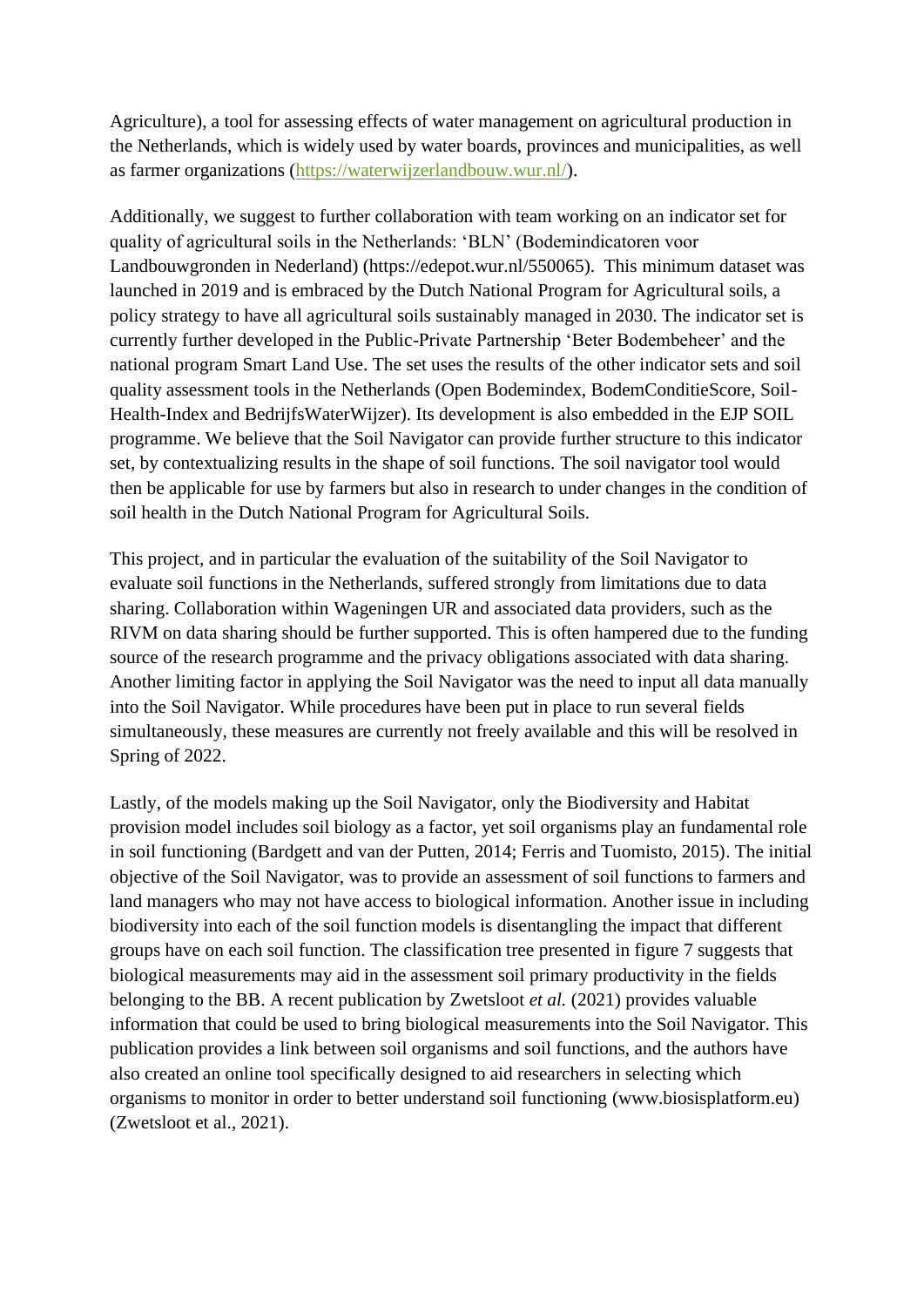# Acknowledgements

We gratefully acknowledge all researchers who provided data to conduct this research: ir. J.J de Haan, ir. I.G.A.M Nooij, dr. ir. T. J. de Koeijer, dr. ing. J. Oenema. We would also like to thank dr. S.J.E. Verzandvoort for her technical support for the duration of the project, and Anatol Helfenstein, D. Walvoort, F. Brouwer, M. Mulder and dr. ir. Mulder for providing further information on soil and groundwater maps and data. Funding was provided by the Ministry of Agriculture, Nature, and Food through the Knowledgebase Program 40:Connected circularity; KB-40-005-013.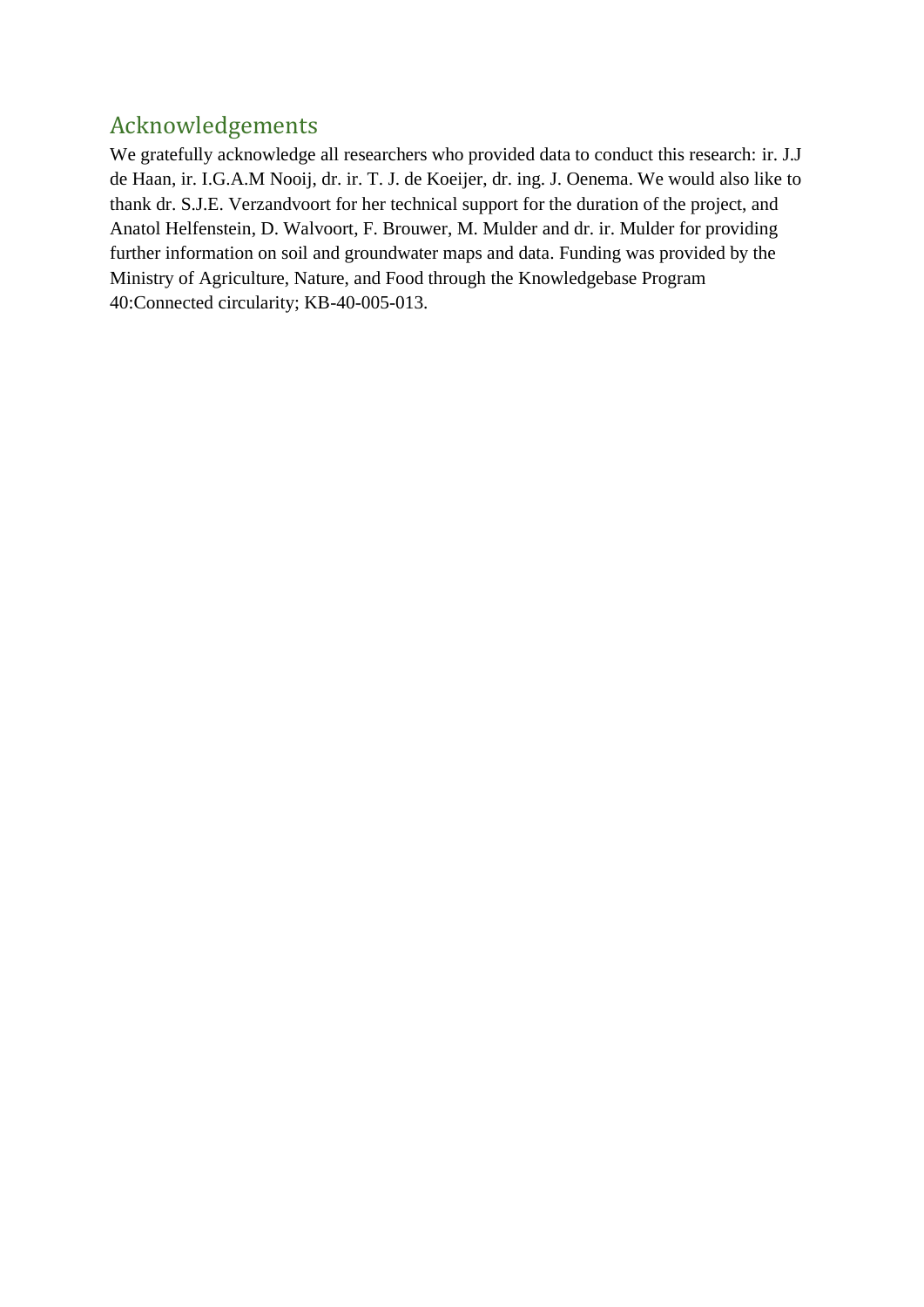#### References

- Bardgett, R.D., van der Putten, W.H., 2014. Belowground biodiversity and ecosystem functioning. Nature 515, 505-511.
- Bommarco, R., Vico, G., Hallin, S., 2018. Exploiting ecosystem services in agriculture for increased food security. Global Food Security 17, 57-63.
- Breiman, L., Friedman, J.H., Olshen, R.A., Stone, C.J., 2017. Classification and regression trees. Routledge.
- CBS, 2021. Akkerbouwgewassen; productie naar regio.
- Coyle, C., Creamer, R.E., Schulte, R.P., O'Sullivan, L., Jordan, P., 2016. A functional land management conceptual framework under soil drainage and land use scenarios. Environmental Science & Policy 56, 39-48.
- Daughtry, C.S.T., Doraiswamy, P.C., Hunt, E.R., Stern, A.J., McMurtrey, J.E., Prueger, J.H., 2006. Remote sensing of crop residue cover and soil tillage intensity. Soil and Tillage Research 91, 101-108.
- de Louw, P.G.B., Oude Essink, G.H.P., Delsman, J.R., van Kempen, C.M., 2015. DANK-Digitale Atlas Natuurlijk Kapitaal - Beschikbaarheid zoet grondwater. Deltares - 1208234- DANK-008a.
- Debeljak, M., Trajanov, A., Kuzmanovski, V., Schröder, J., Sandén, T., Spiegel, H., Wall, D.P., Van de Broek, M., Rutgers, M., Bampa, F., Creamer, R.E., Henriksen, C.B., 2019. A Field-Scale Decision Support System for Assessment and Management of Soil Functions. Frontiers in Environmental Science 7.
- Ferris, H., Tuomisto, H., 2015. Unearthing the role of biological diversity in soil health. Soil Biology and Biochemistry 85, 101-109.
- Garibaldi, L.A., Gemmill-Herren, B., D'Annolfo, R., Graeub, B.E., Cunningham, S.A., Breeze, T.D., 2017. Farming approaches for greater biodiversity, livelihoods, and food security. Trends in ecology & evolution 32, 68-80.
- Hack-ten Broeke, M.J., Kroes, J.G., Bartholomeus, R.P., van Dam, J.C., de Wit, A.J., Supit, I., Walvoort, D.J., van Bakel, P.J.T., Ruijtenberg, R., 2016. Quantification of the impact of hydrology on agricultural production as a result of too dry, too wet or too saline conditions. Soil 2, 391-402.
- Hively, W.D., Lamb, B.T., Daughtry, C.S.T., Shermeyer, J., McCarty, G.W., Quemada, M., 2018. Mapping Crop Residue and Tillage Intensity Using WorldView-3 Satellite Shortwave Infrared Residue Indices. Remote Sensing 10, 1657.
- Hobbs, P.R., Sayre, K., Gupta, R., 2008. The role of conservation agriculture in sustainable agriculture. Philosophical Transactions of the Royal Society B: Biological Sciences 363, 543-555.
- Hurni, H., Giger, M., Liniger, H., Mekdaschi Studer, R., Messerli, P., Portner, B., Schwilch, G., Wolfgramm, B., Breu, T., 2015. Soils, agriculture and food security: The interplay between ecosystem functioning and human well-being. Current Opinion in Environmental Sustainability 15, 25-34.
- Jenks, G.F., 1967. The data model concept in statistical mapping. International yearbook of cartography 7, 186-190.
- Lobell, D., Ortiz-Monasterio, I., Gurrola, F.C., Valenzuela, L., 2006. Identification of saline soils with multi-year remote sensing of crop yields. Lawrence Livermore National Lab.(LLNL), Livermore, CA (United States).
- Lukacs, S., Blokland, P., Prins, H., Vrijhoef, A., Fraters, D., Daatselaar, C., 2019. Agricultural practices and water quality on farms registered for derogation in 2017. National Institute for Public Health and the Environment.
- Meijninger, W., Jacobs, C., Eleveld, M., Dionosio, M., Blaas, M., 2018. Remote sensing waterkwantiteits-en waterkwaliteitsbeheer. Stowa.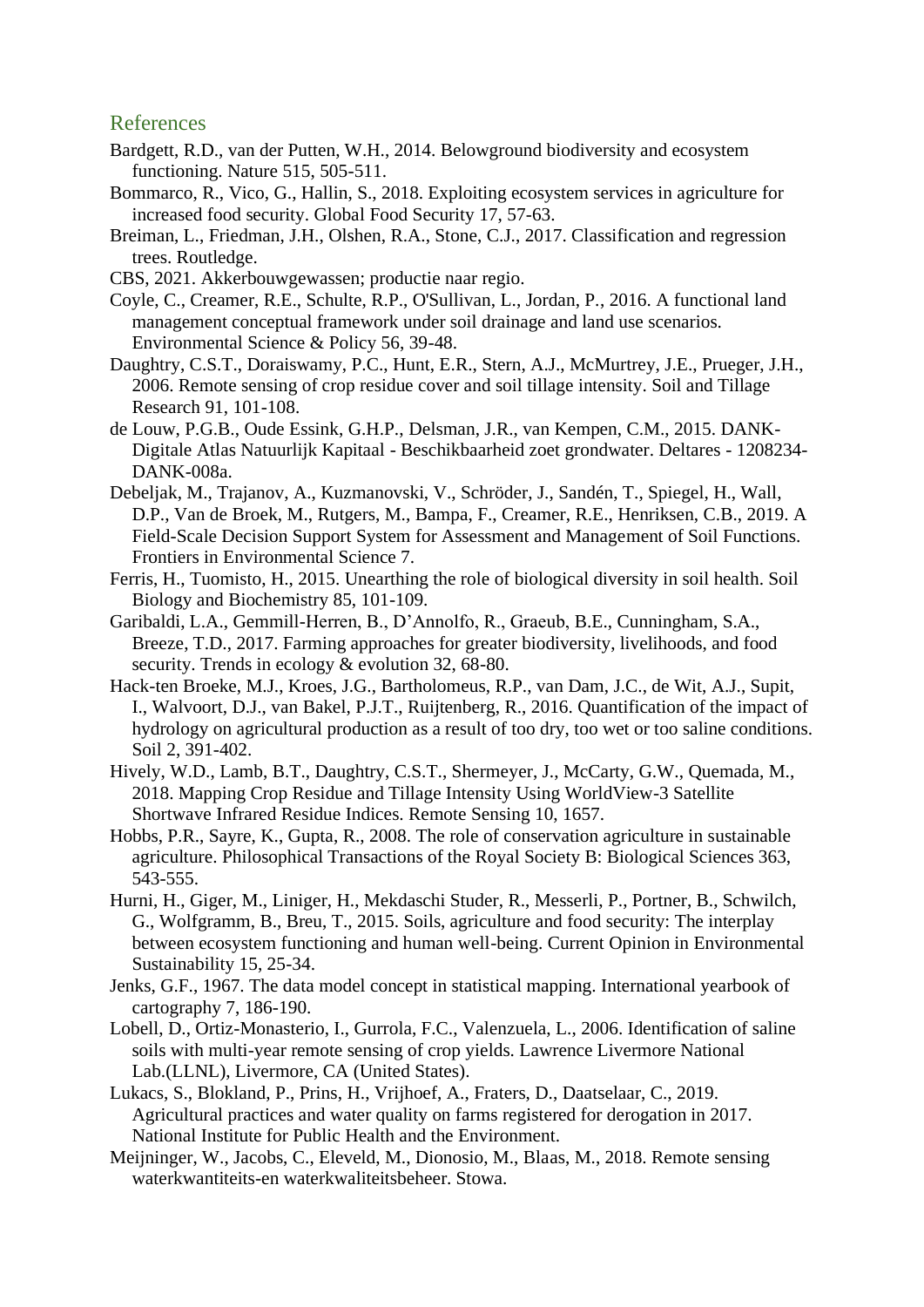- Prins, H., Jager, J., Stokkers, R., van Asseldonk, M., 2018. Damage to Dutch agricultural and horticultural crops as a result of the drought in 2018. Extent of crop yield losses and mitigating and adaptive measures taken by farmers and growers. Factsheet Wageningen Economic Research.
- R Core Team, 2019. R: A language and environment for statistical computing. R Foundation for Statistical Computing, Vienna, Austria.
- Sandén, T., Trajanov, A., Spiegel, H., Kuzmanovski, V., Saby, N.P.A., Picaud, C., Henriksen, C.B., Debeljak, M., 2019. Development of an Agricultural Primary Productivity Decision Support Model: A Case Study in France. Frontiers in Environmental Science 7.
- Schreefel, L., Schulte, R., de Boer, I., Schrijver, A.P., van Zanten, H., 2020. Regenerative agriculture–the soil is the base. Global Food Security 26, 100404.
- Schroder, J., Cordell, D., Smit, A., Rosemarin, A., 2010. Sustainable use of phosphorus: EU tender ENV. B1/ETU/2009/0025. Plant Research International.
- Schröder, J.J., Schulte, R.P.O., Creamer, R.E., Delgado, A., van Leeuwen, J., Lehtinen, T., Rutgers, M., Spiegel, H., Staes, J., Tóth, G., Wall, D.P., 2016. The elusive role of soil quality in nutrient cycling: a review. Soil Use and Management 32, 476-486.
- Schulte, R.P.O., Bampa, F., Bardy, M., Coyle, C., Creamer, R.E., Fealy, R., Gardi, C., Ghaley, B.B., Jordan, P., Laudon, H., O'Donoghue, C., Ó'hUallacháin, D., O'Sullivan, L., Rutgers, M., Six, J., Toth, G.L., Vrebos, D., 2015. Making the Most of Our Land: Managing Soil Functions from Local to Continental Scale. Frontiers in Environmental Science 3.
- Schulte, R.P.O., Creamer, R.E., Donnellan, T., Farrelly, N., Fealy, R., O'Donoghue, C., O'hUallachain, D., 2014. Functional land management: A framework for managing soilbased ecosystem services for the sustainable intensification of agriculture. Environmental Science & Policy 38, 45-58.
- Shoshany, M., Goldshleger, N., Chudnovsky, A., 2013. Monitoring of agricultural soil degradation by remote-sensing methods: a review. International Journal of Remote Sensing 34, 6152-6181.
- Silva, J.V., Tenreiro, T.R., Spätjens, L., Anten, N.P.R., van Ittersum, M.K., Reidsma, P., 2020. Can big data explain yield variability and water productivity in intensive cropping systems? Field Crops Research 255, 107828.
- Smit, A., Van Middelkoop, J., Van Dijk, W., Van Reuler, H., De Buck, A., Van De Sanden, P., 2010. A quantification of phosphorus flows in the Netherlands through agricultural production, industrial processing and households. Plant Research International.
- Therneau, T., Atkinson, B., Ripley, B., Ripley, M.B., 2015. Package 'rpart'. Available online: cran. ma. ic. ac. uk/web/packages/rpart/rpart. pdf (accessed on 20 April 2016).
- Tilman, D., Fargione, J., Wolff, B., D'Antonio, C., Dobson, A., Howarth, R., Schindler, D., Schlesinger, W.H., Simberloff, D., Swackhamer, D., 2001. Forecasting Agriculturally Driven Global Environmental Change. Science 292, 281-284.
- Van de Broek, M., Henriksen, C.B., Bhim, G.B., Lugato, E., Kuzmanovski, V., Trajanov, A., Debeljak, M., Sandén, T., Spiegel, A., Decock, C.L.M., 2019a. Assessing the climate regulation potential of agricultural soils using a decision support tool adapted to stakeholders' needs and possibilities. Frontiers in Environmental Science 7, 131.
- Van de Broek, M., Henriksen, C.B., Ghaley, B.B., Lugato, E., Kuzmanovski, V., Trajanov, A., Debeljak, M., Sandén, T., Spiegel, H., Decock, C., Creamer, R., Six, J., 2019b. Assessing the Climate Regulation Potential of Agricultural Soils Using a Decision Support Tool Adapted to Stakeholders' Needs and Possibilities. Frontiers in Environmental Science 7.
- van Dijk, K.C., Lesschen, J.P., Oenema, O., 2016. Phosphorus flows and balances of the European Union Member States. Science of the Total Environment 542, 1078-1093.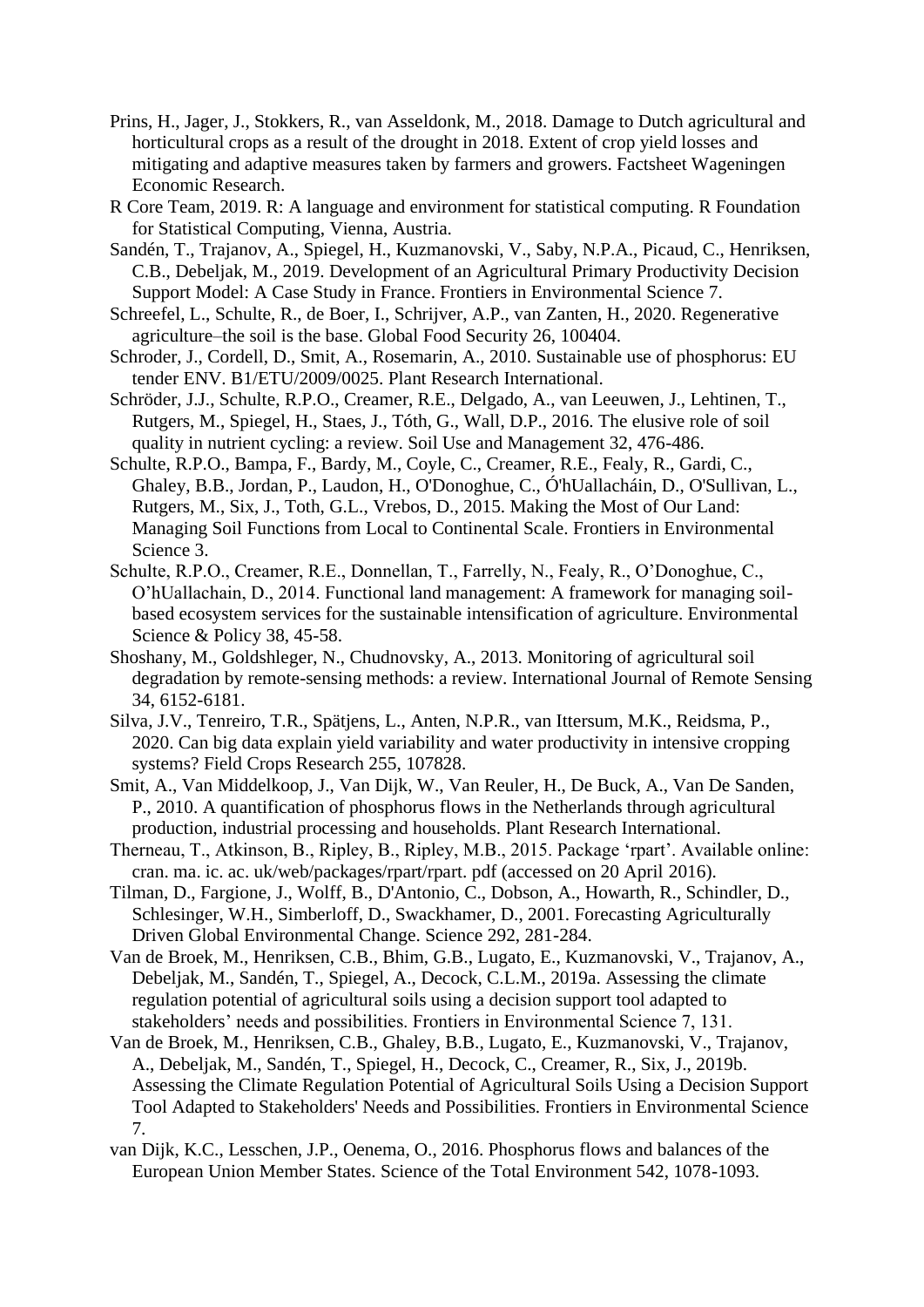- van Leeuwen, J.P., Creamer, R.E., Cluzeau, D., Debeljak, M., Gatti, F., Henriksen, C.B., Kuzmanovski, V., Menta, C., Pérès, G., Picaud, C., Saby, N.P.A., Trajanov, A., Trinsoutrot-Gattin, I., Visioli, G., Rutgers, M., 2019. Modeling of Soil Functions for Assessing Soil Quality: Soil Biodiversity and Habitat Provisioning. Frontiers in Environmental Science 7.
- van Tol-Leender, D.e., Knotters, M., de Groot, W., Gerritsen, P., Reijneveld, A., van Egmond, F., Wösten, H., Kuikman, P., 2019. Koolstofvoorraad in de bodem van Nederland (1998-2018): CC-NL. Wageningen Environmental Research.
- Wall, D., Delgado, A., O'Sullivan, L., Creamer, R., Trajanov, A., Kuzmanovski, V., Henriksen, C., Debeljak, M., 2020. A Decision Support Model for Assessing the Water Regulation and Purification Potential of Agricultural Soils Across Europe. Frontiers in Sustainable Food Systems 4, 115.
- Warren, S., Hohmann, M., Auerswald, K., Mitasova, H., 2004. An Evaluation of Methods to Determine Slope Using Digital Elevation Data. Catena, 215-233.
- Zwetsloot, M.J., Bongiorno, G., Barel, J.M., di Lonardo, D.P., Creamer, R.E., 2021. A flexible selection tool for the inclusion of soil biology methods in the assessment of soil multi-functionality. Soil Biology and Biochemistry, 108514.
- Zwetsloot, M.J., van Leeuwen, J., Hemerik, L., Martens, H., Simó Josa, I., Van de Broek, M., Debeljak, M., Rutgers, M., Sandén, T., Wall, D.P., Jones, A., Creamer, R.E., 2020. Soil multifunctionality: Synergies and trade-offs across European climatic zones and land uses. European Journal of Soil Science n/a.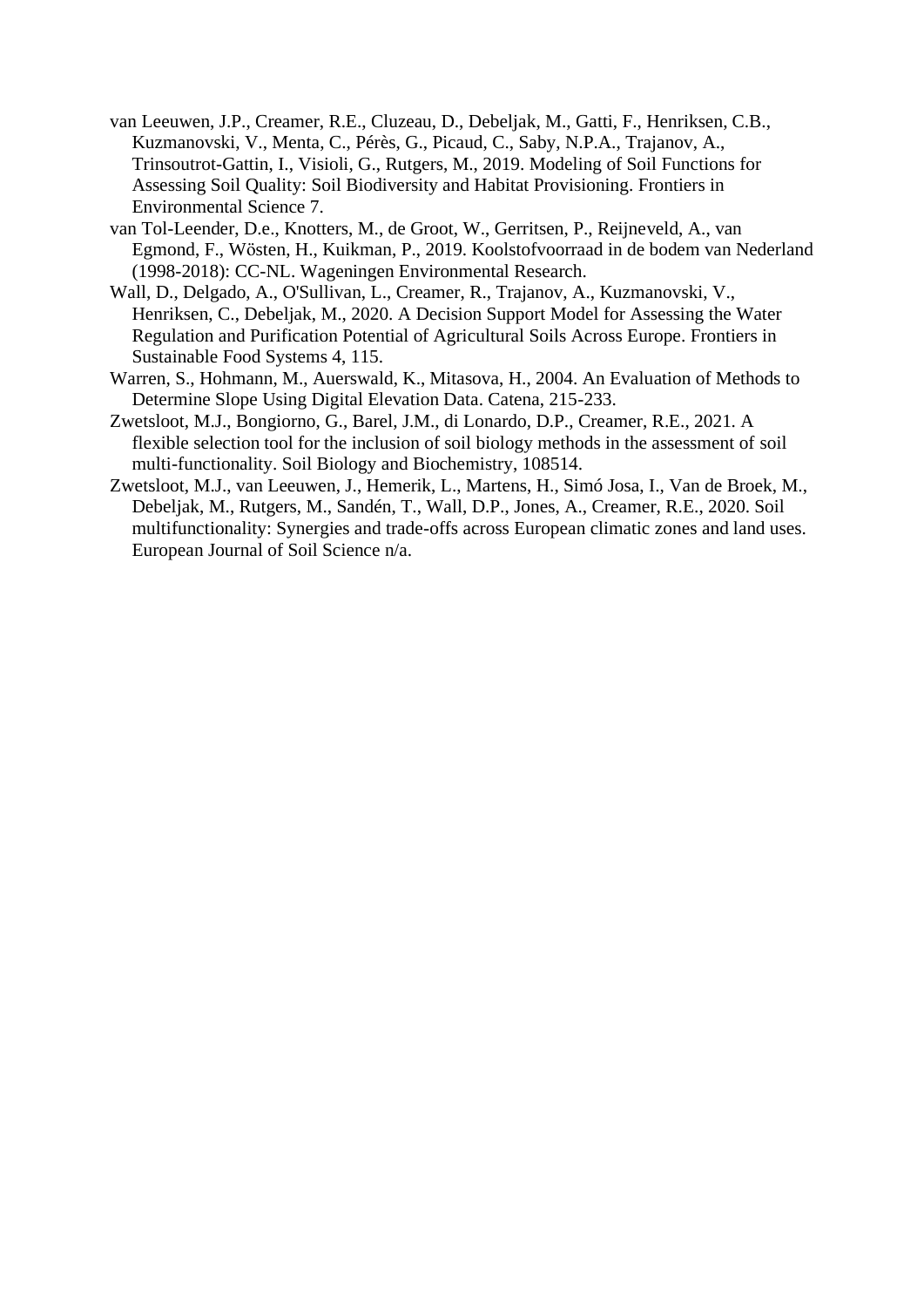# Appendix

| Input variable                                                  | <b>Type</b> | <b>Function</b> |
|-----------------------------------------------------------------|-------------|-----------------|
| <b>Bacterial biomass</b>                                        | Biological  | <b>BD</b>       |
| <b>Earthworm abundance</b>                                      | Biological  | <b>BD</b>       |
| <b>Earthworm richness</b>                                       | Biological  | <b>BD</b>       |
| <b>Enchytraeid abundance</b>                                    | Biological  | <b>BD</b>       |
| <b>Enchytraeid richness</b>                                     | Biological  | <b>BD</b>       |
| <b>Fungal biomass</b>                                           | Biological  | <b>BD</b>       |
| Microarthropod abundance                                        | Biological  | <b>BD</b>       |
| <b>Microarthropod richness</b>                                  | Biological  | <b>BD</b>       |
| <b>Nematode abundance</b>                                       | Biological  | <b>BD</b>       |
| <b>Nematode richness</b>                                        | Biological  | <b>BD</b>       |
| <b>Altitude</b>                                                 | Environment | PP              |
| <b>Annual precipitation</b>                                     | Environment | ALL             |
| <b>Annual temperature</b>                                       | Environment | CR, BD          |
| Average daily temperature in first month of growing season (oC) | Environment | <b>NC</b>       |
| <b>Groundwater table depth</b>                                  | Environment | PP, NC, WR, BD  |
| Number of days with daily average temperatures above 5°C        | Environment | PP, NC          |
| <b>Precipitation - Cropping season</b>                          | Environment | <b>WR</b>       |
| <b>Precipitation - Wet season</b>                               | Environment | <b>WR</b>       |
| Precipitation in first month of growing season                  | Environment | <b>NC</b>       |
| <b>Slope</b>                                                    | Environment | PP              |
| <b>Artificial drainage</b>                                      | Management  | NC, WR, CR, BD  |
| <b>Biological pest management</b>                               | Management  | PP              |
| <b>Catch crops</b>                                              | Management  | <b>BD</b>       |
| <b>Chemical pest management</b>                                 | Management  | PP, BD          |
| <b>Cover crop</b>                                               | Management  | NC, WR          |
| Crop failure risk                                               | Management  | <b>NC</b>       |
| Crop residue management                                         | Management  | <b>WR</b>       |
| Crop type (Water used by crop type)                             | Management  | <b>WR</b>       |
| <b>Drained peatland</b>                                         | Management  | <b>CR</b>       |
| <b>External Cinputs</b>                                         | Management  | <b>CR</b>       |
| Fraction of annual yield harvested via grazing                  | Management  | <b>NC</b>       |
| Grassland                                                       | Management  | <b>CR</b>       |
| <b>Grassland in rotation</b>                                    | Management  | <b>BD</b>       |
| Incorporation of by-product (e.g. manure, compost, sludge)      | Management  | <b>NC</b>       |
| <b>Irrigation</b>                                               | Management  | PP, NC, WR, BD  |
| <b>Irrigation frequency</b>                                     | Management  | <b>WR</b>       |
| <b>Irrigation rate</b>                                          | Management  | <b>WR</b>       |
| Irrigation type (H2O efficiency)                                | Management  | <b>WR</b>       |
| Labile Carbon input                                             | Management  | <b>WR</b>       |
| Liming                                                          | Management  | <b>BD</b>       |
| <b>Manure application</b>                                       | Management  | <b>CR</b>       |
| <b>Manure type</b>                                              | Management  | <b>BD</b>       |
| <b>Mineral N fertilisation</b>                                  | Management  | PP, NC, WR, BD  |